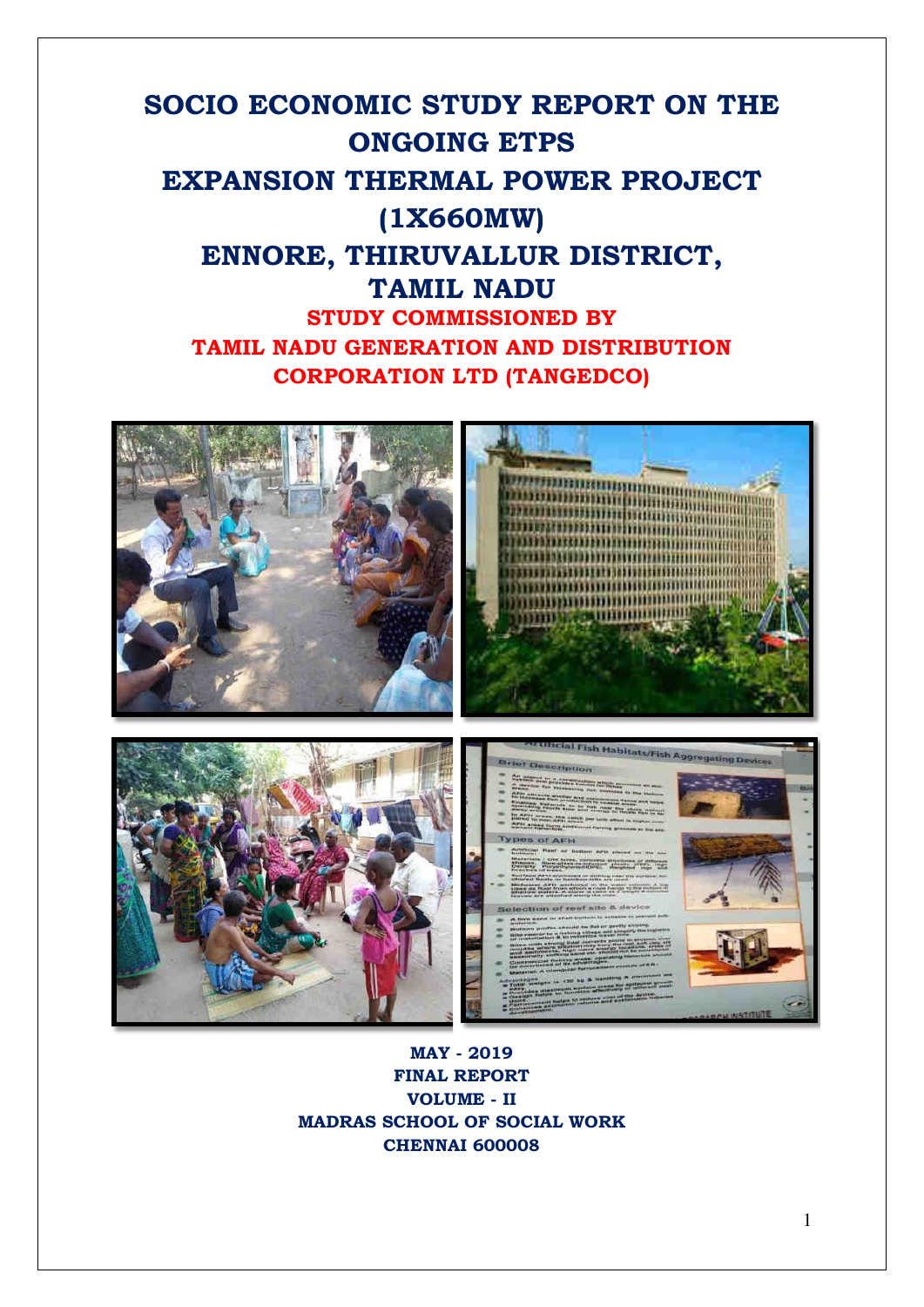# **SOCIO ECONOMIC STUDY REPORT ON THE EXPANSION THERMAL POWER PROJECT (ETPS) (1X660MW) ENNORE, THIRUVALLUR DISTRICT, TAMIL NADU**

|                | <b>PAGE</b>                                                   |               |
|----------------|---------------------------------------------------------------|---------------|
|                |                                                               | <b>NUMBER</b> |
| $1.1 - 1.3$    | <b>Study Tools</b>                                            | $3 - 11$      |
| $\overline{2}$ | List of Key Informants & FGD                                  | 12            |
| 3              | Case Study                                                    | 15            |
| $\overline{4}$ | Vocational Training for School Children - Guide               | 17            |
| 5              | List of Training Institutions                                 | 18            |
| 6              | Soft Skill Training and Mobile Library - Objective and Impact |               |
|                | (Don Bosco Youth Animation Centre, Ennore)                    | 20            |
| 7              | Photo Gallery                                                 | 22            |
| 8              | Raw Data                                                      | 24            |
| 9              | Marine Fish Production for Tiruvallur and Chennai Districts   | 34            |

# **VOLUME - II**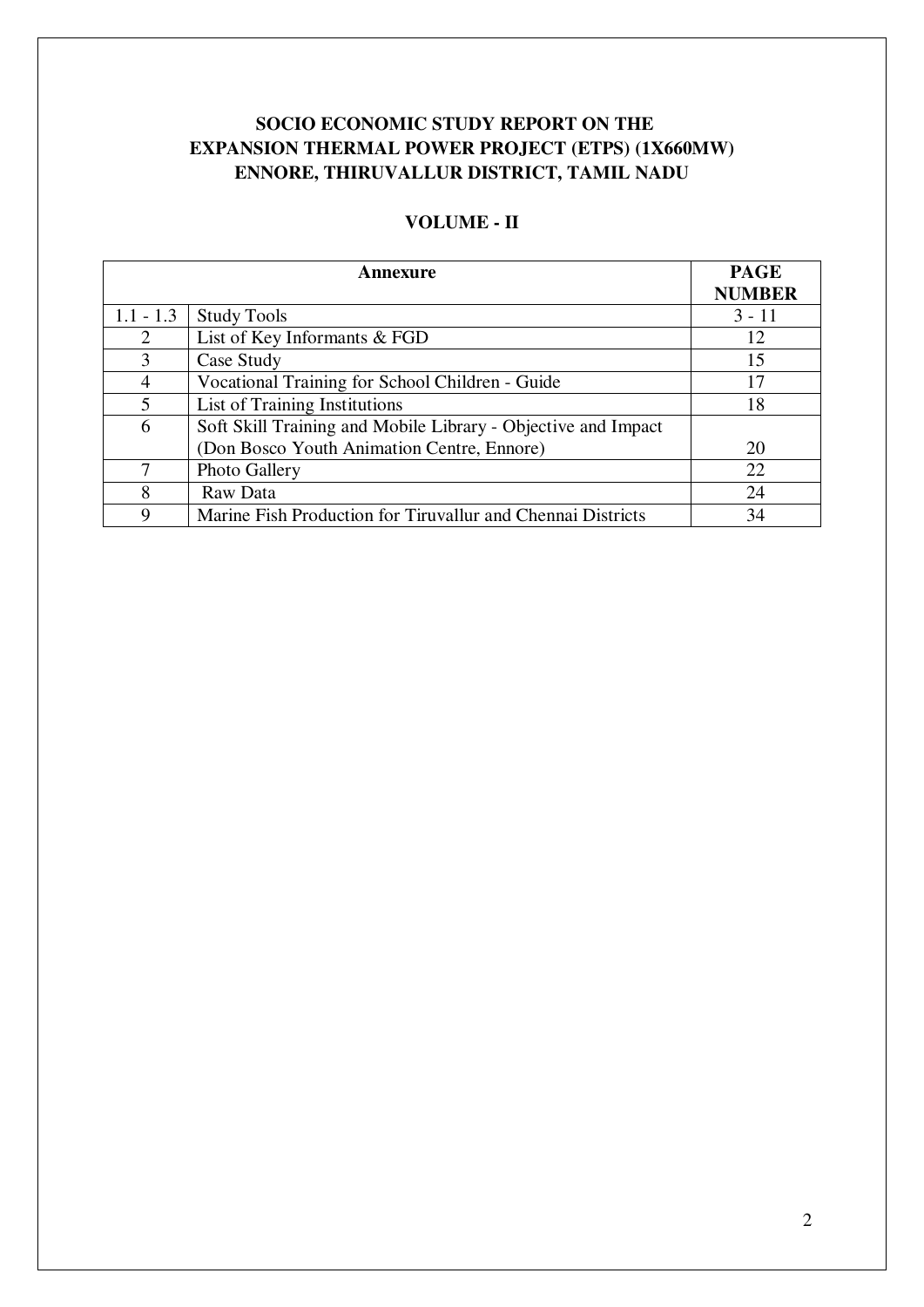# *Annexure: 1*  **TOOLS Socio Economic Survey** *(1.1)*

### **Ennore**

**1. Name of the respondent:** Mobile No: **2. Address:** 

**3. Place:** Ward No: Zone

## **4. Religion:**

- 1. Hindu
- 2. Christian
- 3. Muslim
- 4. Others

# **5. Community:**

- 1. FC
- 2. BC
- 3. MBC
- 4. SC 5. ST

# **6. Type of the family:**

- a) Nuclear family b) Joint family
- **7. Family particulars:**

|                  | S.No   Name | Age | <b>Sex</b><br>(M/F) | Relationship<br>to the head<br>of the<br>household | <b>Marital</b><br>status | <b>Education</b>   Occupation | <b>Monthly</b><br>income | Vulnerability |
|------------------|-------------|-----|---------------------|----------------------------------------------------|--------------------------|-------------------------------|--------------------------|---------------|
|                  |             |     |                     |                                                    |                          |                               |                          |               |
| $\boldsymbol{2}$ |             |     |                     |                                                    |                          |                               |                          |               |
| 3                |             |     |                     |                                                    |                          |                               |                          |               |
| 4                |             |     |                     |                                                    |                          |                               |                          |               |
| 5                |             |     |                     |                                                    |                          |                               |                          |               |

# **Coding:**

**Sex:** 1. Male 2. Female

**Vulnerability**: 1.widow 2.orphan 3. Physically**/**Mentally Challenged 4.Alcoholic 5.Chronically ill 6. Senior citizen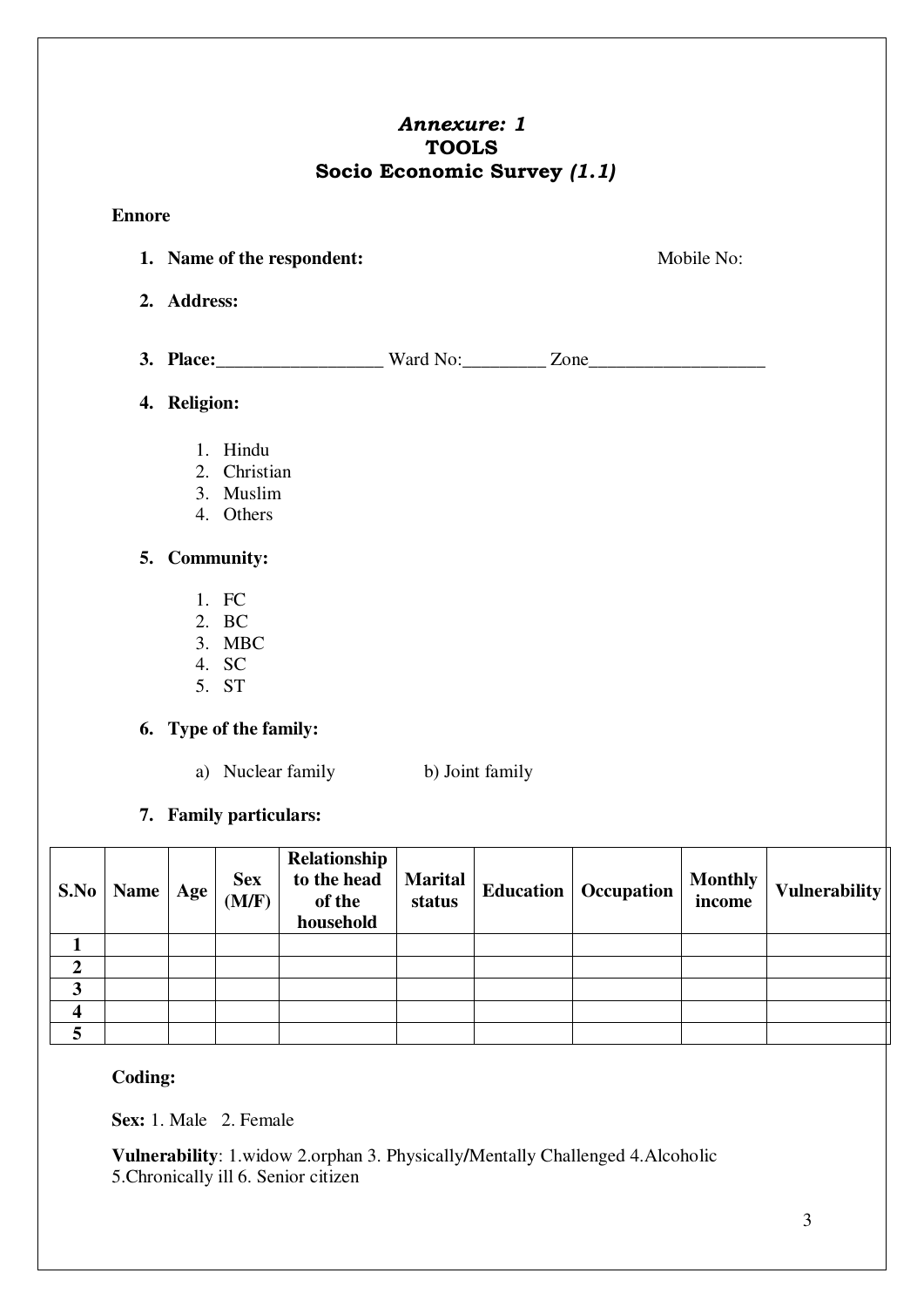**Education:** 1. Illiterate 2. Primary 3.Secondary 4.Graduate 5. Post graduate 6.professional (Teacher, Advocate, Engineer, Doctor, etc.**)** 

**Occupation**: 1. None 2. Daily wages 3. Government service 4. Small business (selfemployed) 5. Professional practice (Doctor, Engineer, Teacher, etc.) 6. Artisans 7. Private sector 8. Fishing

### **8. Gender of the head of house hold:** 1. Male 2. Female

### **From the family particulars table fill up the following details:**

**9**. Total family income \_\_\_\_\_\_\_\_\_\_\_\_\_\_\_\_\_

**10.** Family size\_\_\_\_\_\_\_\_\_\_\_\_\_

**11**. Highest education level in the family\_\_\_\_\_\_\_\_\_\_\_\_\_

**12.** Type of house

- 1. Thatched roof**/** mud walls (Kutcha)
- 2. Thatched roof, stone/ brick- cement walls (Semi- pucca)
- 3. RCC roof, with brick- cement wall (Pucca)

**13.** Are the following facilities available within the house?

- 1. Toilet facility 1.Yes 2. No
- 2. Water supply 1.Yes 2. No
- 3. Electricity 1.Yes 2. No
- **14.** Ownership of house:
	- 1) Own 2) Rented / Lease 3) Slum Tenement

**15**. Build- up area of the house in Sq.ft \_\_\_\_\_\_\_\_\_\_\_\_\_\_\_\_

**16.** Primary drinking water source:

1) Well 2) Hand Pump 3) Bore well 4) Metro water, 5) Any other\_\_\_\_\_\_\_\_\_

**17**. Distance to the water source (in meters):

### **18**. Adequacy of water supply

- a) Quantity:1) Adequate 2) Inadequate
- b) Quality:1) Portable 2) Saline

**19.** Do you have water scarcity at any period in a year: 1) Yes 2) No?

**20.** If yes, number of months with water scarcity \_\_\_\_\_\_\_\_\_\_\_\_\_\_\_\_\_\_\_\_\_\_\_\_\_\_\_\_\_\_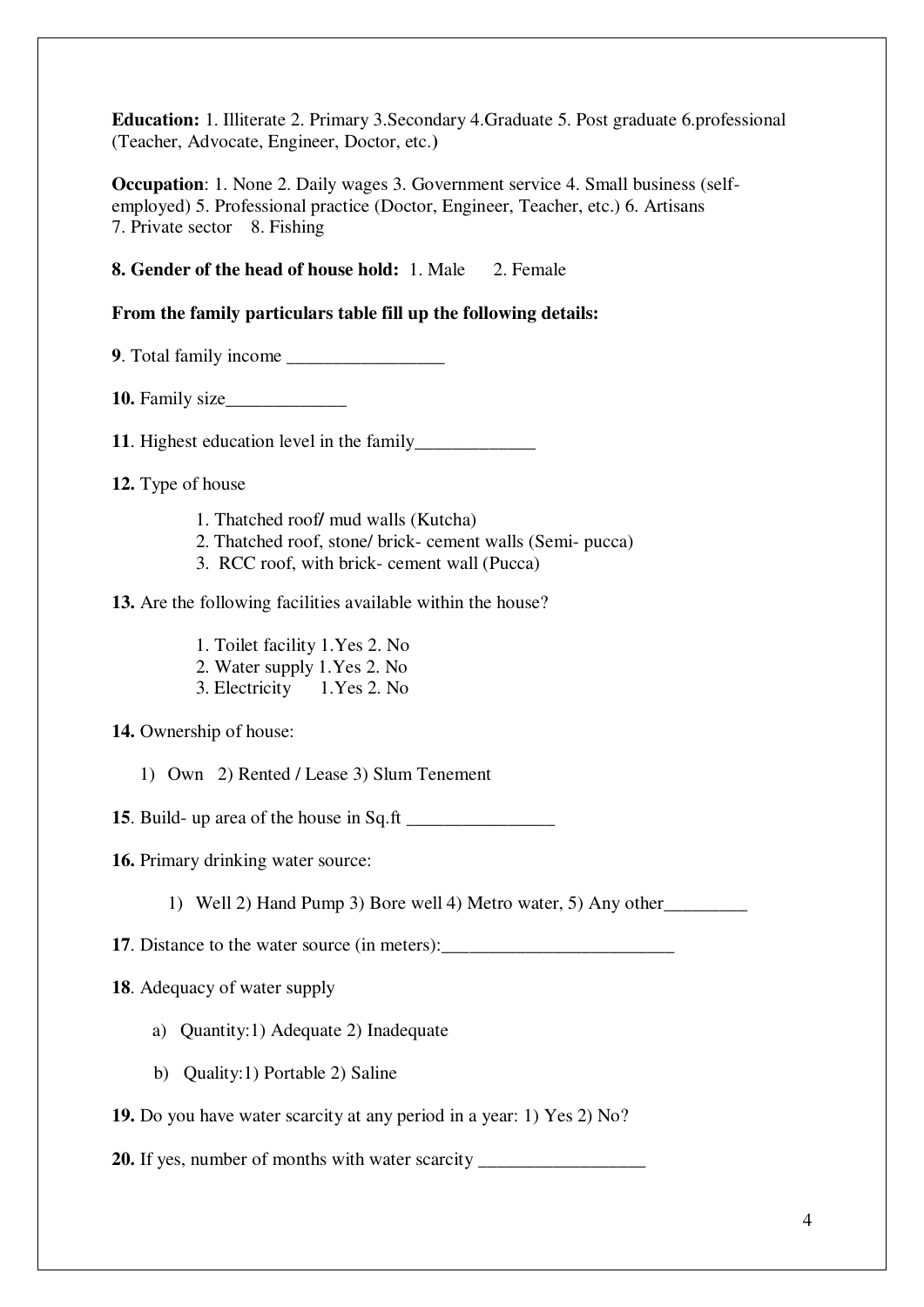**21.** Do you have the following possessions?

| S.No | <b>Asset</b>       | <b>1. YES</b> | 2. NO |
|------|--------------------|---------------|-------|
| 1.   | Colour TV          |               |       |
| 2    | Fridge             |               |       |
| 3.   | Telephone/ mobile  |               |       |
| 4.   | Bicycle            |               |       |
| 5    | Two wheeler        |               |       |
| 6.   | Car/ three wheeler |               |       |
| 7.   | Computer           |               |       |
| 8.   | Any other          |               |       |

**22**. How is your satisfaction level of services relating to the following?

| S.No | <b>Services</b>                                             | <b>Adequate</b><br>1.<br>Inadequate<br>2. | <b>Satisfaction level of</b><br>the current<br>infrastructure/<br>services<br>1. Very good<br>Good<br>2.<br>3. Poor<br>4. Very poor |
|------|-------------------------------------------------------------|-------------------------------------------|-------------------------------------------------------------------------------------------------------------------------------------|
| 1.   | Roads "kucha" roads or "pucca"                              |                                           |                                                                                                                                     |
| 2.   | a) Water for drinking purpose<br>b) Water for other purpose |                                           |                                                                                                                                     |
|      |                                                             |                                           |                                                                                                                                     |
| 3.   | <b>Bus</b> facility                                         |                                           |                                                                                                                                     |
| 4.   | <b>Bus shelter</b>                                          |                                           |                                                                                                                                     |
| 5.   | Local markets                                               |                                           |                                                                                                                                     |
| 6.   | Street lighting                                             |                                           |                                                                                                                                     |
| 7.   | <b>Primary Health Centre</b>                                |                                           |                                                                                                                                     |
| 8.   | <b>Government Hospital</b>                                  |                                           |                                                                                                                                     |
| 9.   | Private Clinic                                              |                                           |                                                                                                                                     |
| 10.  | Balwadi                                                     |                                           |                                                                                                                                     |
| 11.  | Primary school                                              |                                           |                                                                                                                                     |
| 12.  | High school                                                 |                                           |                                                                                                                                     |
| 13.  | Higher secondary school                                     |                                           |                                                                                                                                     |
| 14.  | <b>Community Hall</b>                                       |                                           |                                                                                                                                     |
| 15.  | Public Library                                              |                                           |                                                                                                                                     |
| 16.  | Cremation ground                                            |                                           |                                                                                                                                     |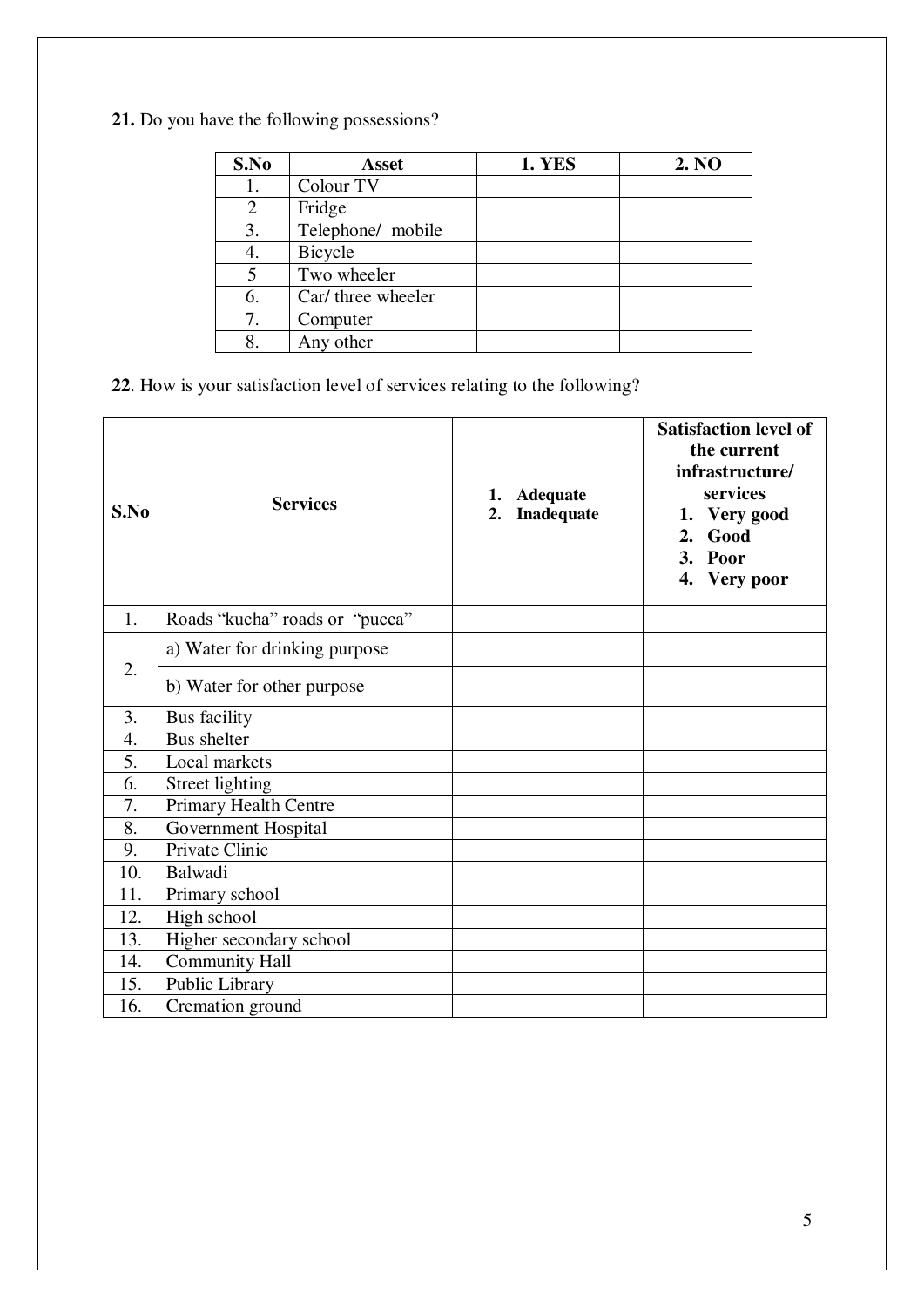### **23.** Give your detailed monthly expenses (from last month expenses)

| S.No | <b>Detail</b>              | Average expenses per month |
|------|----------------------------|----------------------------|
| 1.   | Food                       |                            |
| 2.   | Clothing                   |                            |
| 3.   | Transportation             |                            |
| 4.   | Education                  |                            |
| 5.   | Cooking fuel               |                            |
| 6.   | Electricity                |                            |
| 7.   | Entertainment              |                            |
| 8.   | Rent/Housing Loan payments |                            |
| 9.   | Telephone                  |                            |
| 10.  | Water                      |                            |
| 11.  | Medical                    |                            |
| 12   | House hold articles        |                            |
| 13.  | Others                     |                            |
|      | <b>Total</b>               |                            |

**24**. Do you have debt?

1) Yes 2) No

25. If yes, how much

**26**. For what purpose do you have availed loan?

1) To meet food expenses, 2) Health, 3) Children's Education, 4) Marriage

5) Construction of House, 6) Festival/ Social functions.

**27.** Source of Loan:

 1) Nationalised banks, 2) Private bank, 3) Money lender, 4) Relatives / friends 5) SHG

**28**. Where do you save money?

1) Nationalised Banks, 2) Private Bank, 3) SHG, 4) Chit fund,

5) Postal savings, 6) No savings.

**29.** Do you have any Life/ Health insurance policy?

1) Yes 2) No

**30**. How many in your family are members of SHG \_\_\_\_\_\_\_\_\_\_\_\_\_\_ (Put 0 if no one)

**31.** Are you taking part in the gardening activities?

1) Yes 2) No

**32.** If yes, where?

1) Houses 2) Common place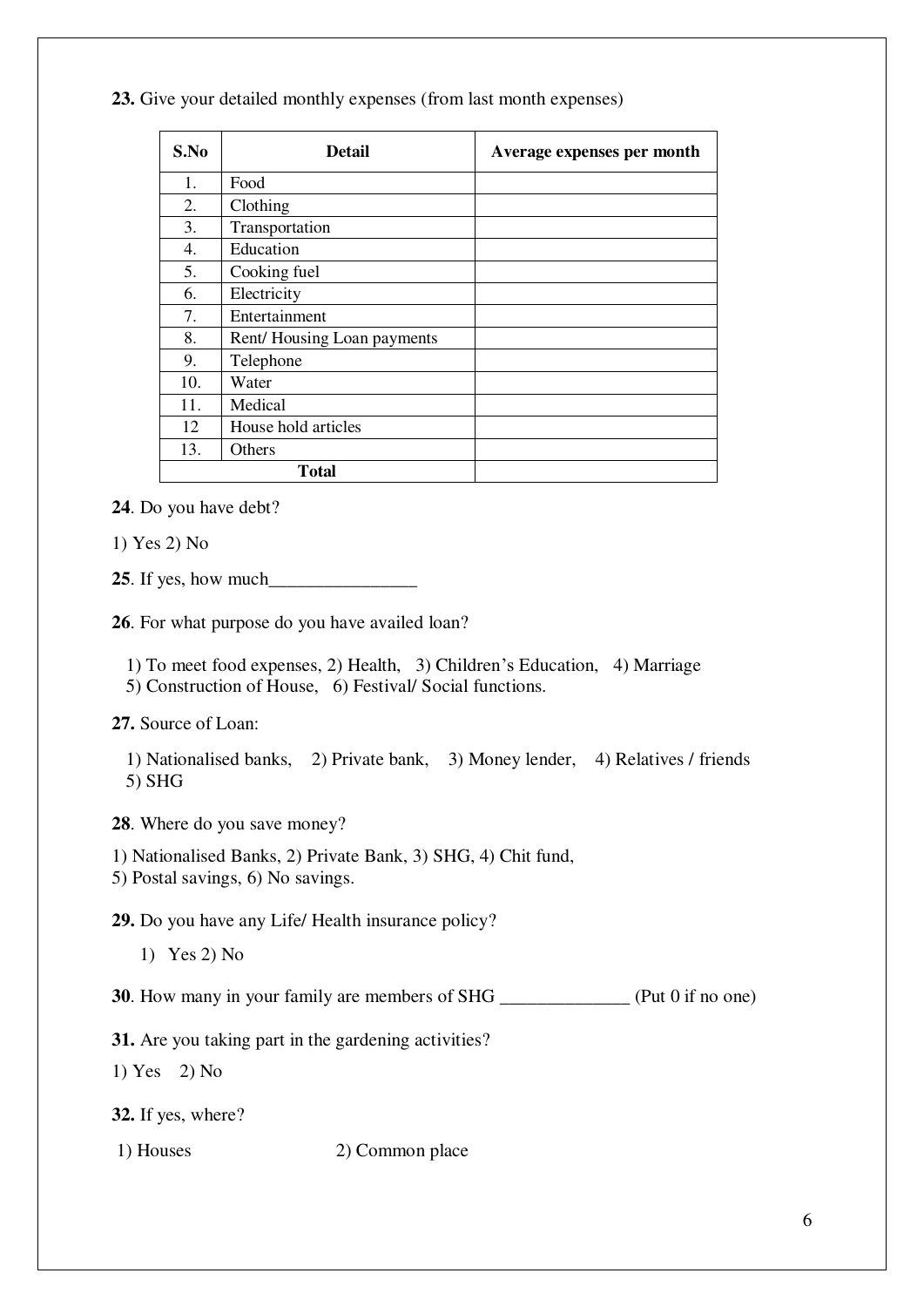**33**. Fuel of cooking in your home?

- 1. Gas
- 2. Kerosene
- 3. Wood
- 4. Others\_\_\_\_\_\_\_\_\_\_\_\_\_\_\_

**34.** Are you interested in use of non-conventional energy sources? (Tick more than one)

1. Solar energy for household purpose.

2. Solar energy for street light

**35.** What method of garbage disposal system:

- 1. Corporation tricycle
- 2. Burning
- 3. Composting

**36**. Have you installed rain water harvesting in your house 1. Yes 2. No

**37.** Do your family members consult you on the following decisions?

| 1.               | Livelihood decisions                                                        |        | 1. Yes 2. No |
|------------------|-----------------------------------------------------------------------------|--------|--------------|
| $\overline{2}$ . | Financial                                                                   | 1. Yes | -2. No       |
| 3.               | Marriage of girl child                                                      | 1. Yes | 2. No        |
| 4.               | Education of children, particularly girl child,<br>choice of school/college |        | 1. Yes 2. No |
| 5.               | Health care of yourself and your children                                   | 1. Yes | 2. No        |

**38.** How far do women in the household experience the following:

| S.No         | <b>Factors</b>                                                                                | 1. To a great extent<br>2. To small extent<br>3. Not at all |
|--------------|-----------------------------------------------------------------------------------------------|-------------------------------------------------------------|
| $\mathbf{1}$ | Improved confidence                                                                           |                                                             |
| 2            | Reduced violence at home                                                                      |                                                             |
| 3            | Ability to voice concerns at Gram Sabha                                                       |                                                             |
| 4            | <b>Communication skills</b>                                                                   |                                                             |
| 5            | Reduced alcohol consumption by husband                                                        |                                                             |
| 6            | Ability to put my groups concerns in the micro plan                                           |                                                             |
| 7            | A sense of security                                                                           |                                                             |
| 8            | Increased role in decision making                                                             |                                                             |
| 9            | Ability to educate community on environmental sanitation<br>and keep their surroundings clean |                                                             |
| 10           | Sense of civic responsibility                                                                 |                                                             |

**39**. Is any member of the family holding / or had ever held any positions in the Panchayat/ local association/ political party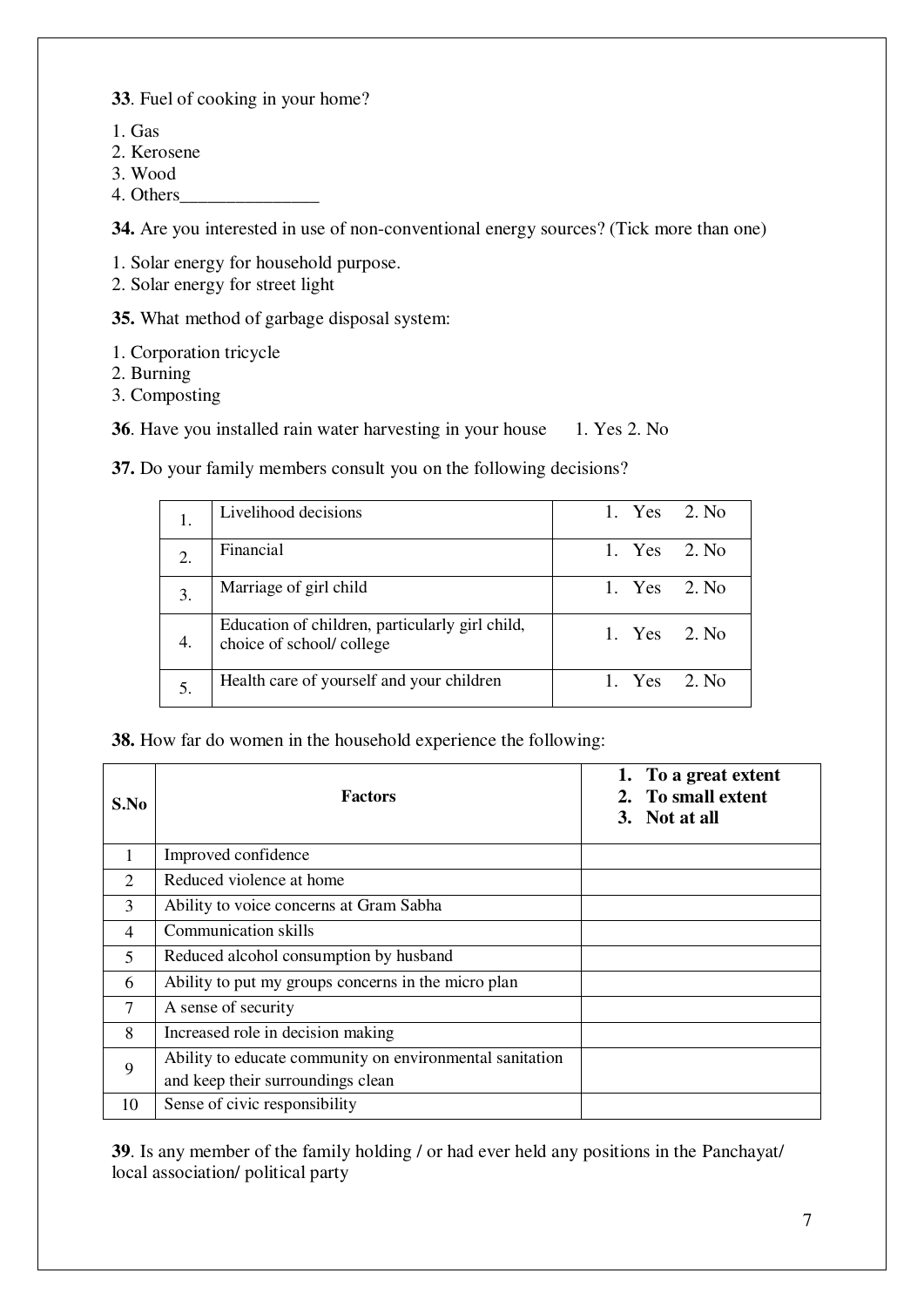### 1. Yes 2. No

Name and signature of the investigator/ field supervisor Date:

## **4. FISH CATCHING:**

| S.No. | Type of<br>boat /<br><b>Machine</b><br>available | Average<br><b>Distance for</b><br>Fish<br>Catching | No. of<br>workers | Avg. fish<br>catch<br>/month $(Kg)$ | Avg. income<br>/month $(Rs.)$ | Avg. Exp /<br>Month (Rs.) | <b>Net Income</b><br>(Rs.) |
|-------|--------------------------------------------------|----------------------------------------------------|-------------------|-------------------------------------|-------------------------------|---------------------------|----------------------------|
|       |                                                  |                                                    |                   |                                     |                               |                           |                            |
|       |                                                  |                                                    |                   |                                     |                               |                           |                            |
|       |                                                  |                                                    |                   |                                     |                               |                           |                            |
|       |                                                  |                                                    |                   |                                     |                               |                           |                            |
|       |                                                  |                                                    |                   |                                     |                               |                           |                            |

**a. Type:** Catamarans (1) Vallams (2) FRP Boat (3) Mech. boats (4) Equipments (5), others  $Specify (6)$ 

**b. Distance for Fish Catching:** 0 to 3 Kms (1), 3 to 10 Kms (2), 10 to 20 Kms (3), 21 to 50 Kms  $(4)$ , More than 50 Kms  $(5)$ 

### **2. A Season and Fishing Variety**

| S.No | Season1.Month    | to           | Season2.Month    | to           | Season3.Month    | to                     |
|------|------------------|--------------|------------------|--------------|------------------|------------------------|
|      | <b>Fish Type</b> | Price Per Kg | <b>Fish Type</b> | Price Per Kg | <b>Fish Type</b> | <b>Price Per</b><br>Kg |
|      |                  |              |                  |              |                  |                        |
|      |                  |              |                  |              |                  |                        |
|      |                  |              |                  |              |                  |                        |
|      |                  |              |                  |              |                  |                        |

### **5. B. BOAT AVAILABILITY AND USAGE**

5.1. Whether the boat / equipments are used Yes  $(1)$  / No  $(2)$ 

5.2. If No, reason \_\_\_\_\_\_\_\_ Repair (1), Unable to Maintain (2), Non-availability of Proper Net (3), Changed Occupation (4) Rented out (5), Leased out (6), Mortgaged (3), Sold out (7), Theft  $(8)$ , Other \_\_\_\_\_(9)

5.3. Whether the fishing equipment is insured? Yes (1) / No (2)

### **6. Navigation infrastructure facility:**

6.1 GPS -1(Yes) 2(No)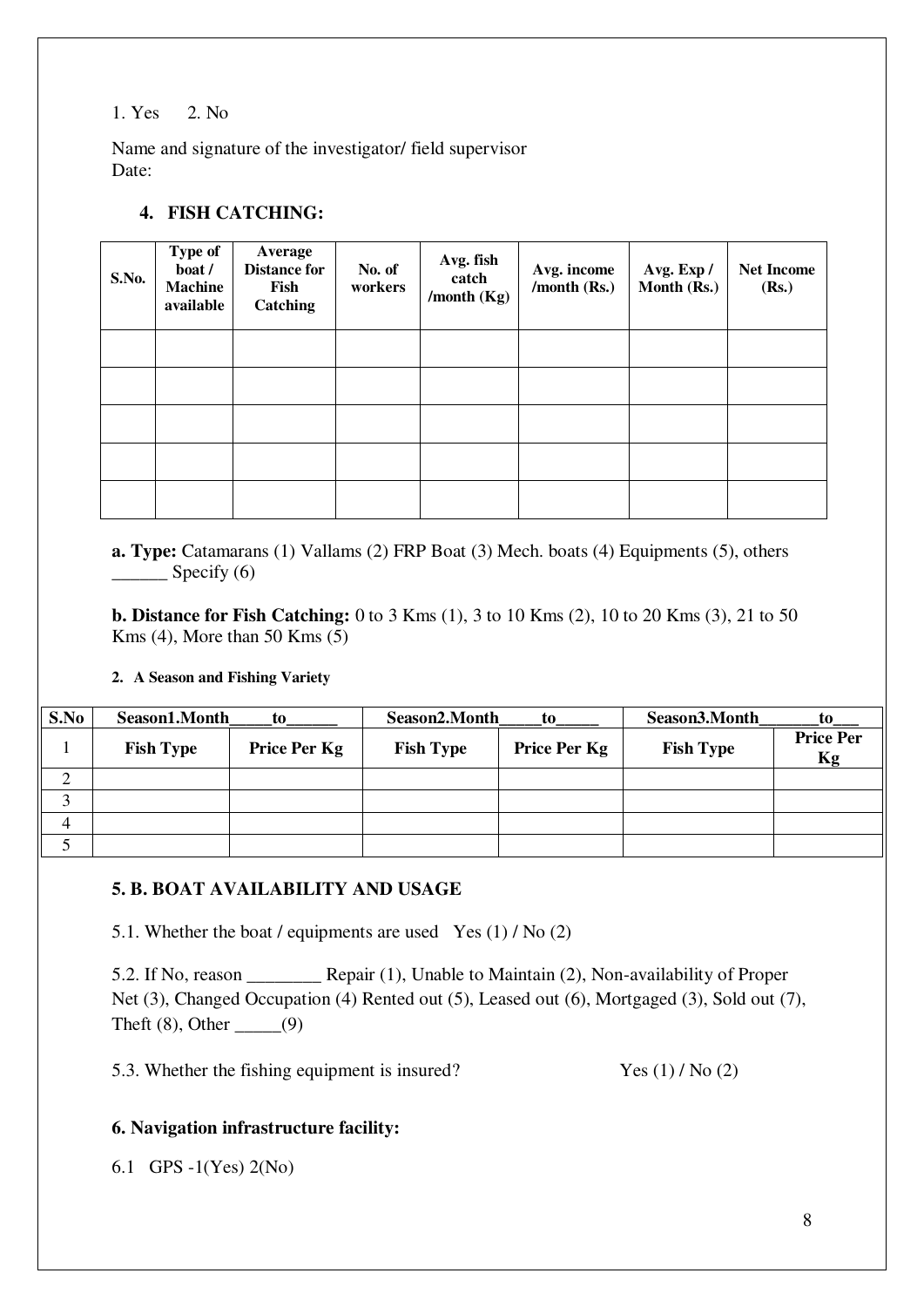- 6.2 Communication gadgets  $-1(Yes)$  2(No)
- 6.3 Life saving equipments  $-1(Yes) 2 (No)$
- 6.4 Knowledge about marine fishing -1 (Yes) 2(No)
- 6.5 Training on vessel navigation 1(Yes) 2 (No)
- 6.6 Whether the dredging activity is satisfied: Yes  $(1)/N$ o  $(2)/N$ A $(3)$
- 6.7 Who did the dredging activity? Government  $(1)$  NGO  $(2)$  others  $\blacksquare$
- 6.8 Maintaining navigation by: Fishing society (1), Fisheries Dept. (2), Maritime Board  $(3)$  Others -------  $(4)$  NA  $(5)$

### **7. Felt needs of the fishermen communities:**

- 1. Facilities for fish landing platforms / fishing harbour / cold storage
- 2. Relief in case of emergency: to provide relief in case of emergency situations such as missing of fishermen on duty due to rough seas
- 3. Any other felt need

### **8. Skill training for youth**

- 1. Computer 2. Marine related livelihood training (specify) 3. Tailoring for women
- 4. Welding/ Plumbing 5. Heavy vehicle training 6. Nursing 7.marketing based training

8. Catering & hospitality 9. Using of gadgets (fishing related)

| S.No | Year      | <b>Fish harvest</b> |
|------|-----------|---------------------|
|      | 1995-1999 |                     |
| 2    | 2000-2004 |                     |
| 3    | 2005-2009 |                     |
|      | 2010-2014 |                     |
| 5    | 2015-2019 |                     |

### **8. Opinion on fish harvesting**

(1) High (2) Medium (3) Low

\*\*\*\*\*\*\*\*\*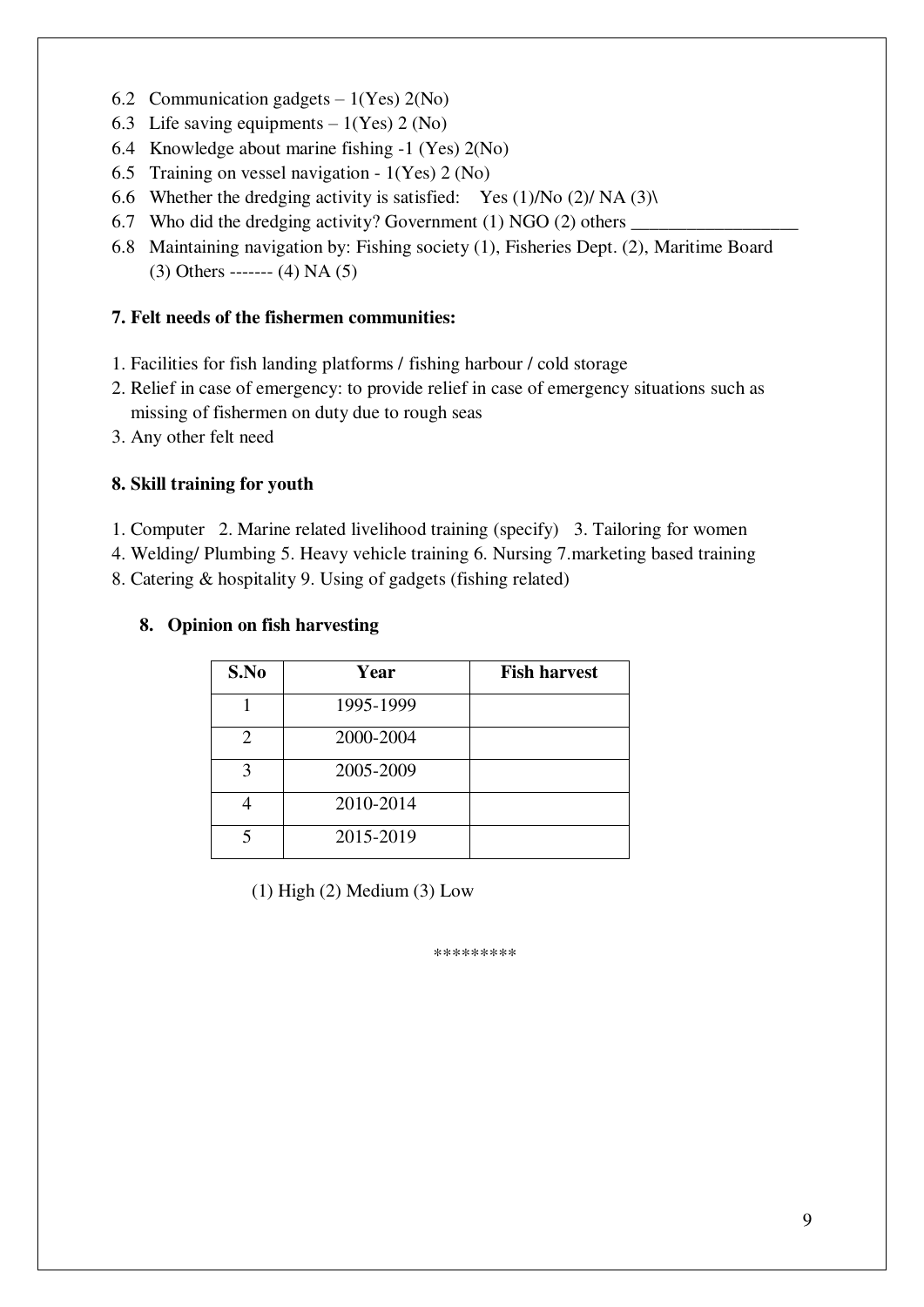### *Annexure - 1.2*

# **COMMUNITY NEEDS ASSESSMENT STUDY AS A PART OF CORPORATE SOCIAL RESPONSIBILITY PROGRAMME**

### **Guideline for Transect walk**

Transect walk to contain following areas:

A rough sketch of the name of the area surveyed with serial number and where the investigator undertook the inspection walks mainly focusing on the condition of drainage, water stagnation, solid waste management and sanitary conditions, the status of the road and other infrastructure such as school, health post, park etc. will be observed. Apart from the above, analysis and current status of the following will be recorded.

- 1. Educational and vocational training
- 2. Health care
- 3. Infrastructure and civic amenities
- 4. Training and Income Generation Programme
- 5. Environmental and Green Initiatives
- 6. Disaster Relief and Rehabilitation
- 7. Water supply
- 8. Solid Waste Management:
- 9. Sanitary conditions
- 10. Roads and safety
- 11. Health post
- 12. Parks
- 13. Backward area in the village
- 14. Awareness levels
- 15. Any other observations

### Date:

Signature of the interviewer:

Attach: a rough sketch of the area and the infrastructure facilities available and needed: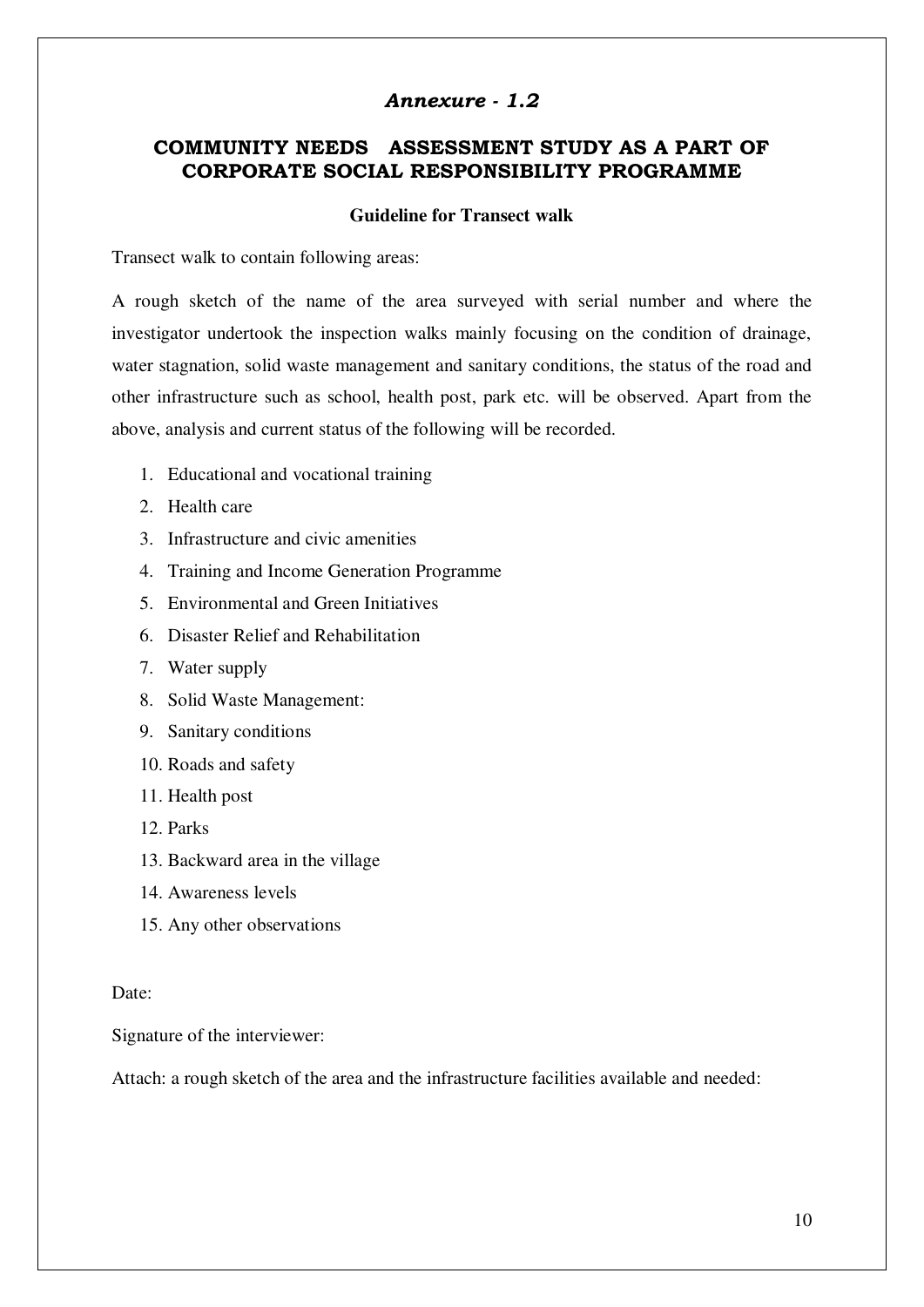### *Annexure 1.3*

# **COMMUNITY NEEDS ASSESSMENT STUDY AS A PART OF CORPORATE SOCIAL RESPONSIBILITY PROGRAMME**

#### **Guidelines for Case study**

Case studies should highlight the following areas.

Earlier initiatives of the stakeholders (Government Departments, elected representatives, NGOs, Women's Groups, Residents Welfare Associations, etc) relating to village development initiatives to improve the quality of the residents. Conditions like economic deprivation, social protection and social safety required by certain sections of village population as a special initiative.

- 1. Case study number
- 2. Village
- 3. Name of the respondents/ agency/ group
- 4. Address
- 5. Analysis of the situation which forced for the initiative
- 6. Date of initiating project
- 7. Partners in the initiative
- 8. Nature of partnership ( Money, labour, awareness, monitoring and collaboration)
- 9. Process followed
- 10. Management of the initiative
- 11. Result of the initiative
- 12. Is it still in force or no more?
- 13. Do the initiative need any support
- 14. How the initiative is sustained

### **Date:**

Signature of the interviewer:

Comment of the supervisor on the case study:

Suggestions to scale up the effectiveness of the Case/support required: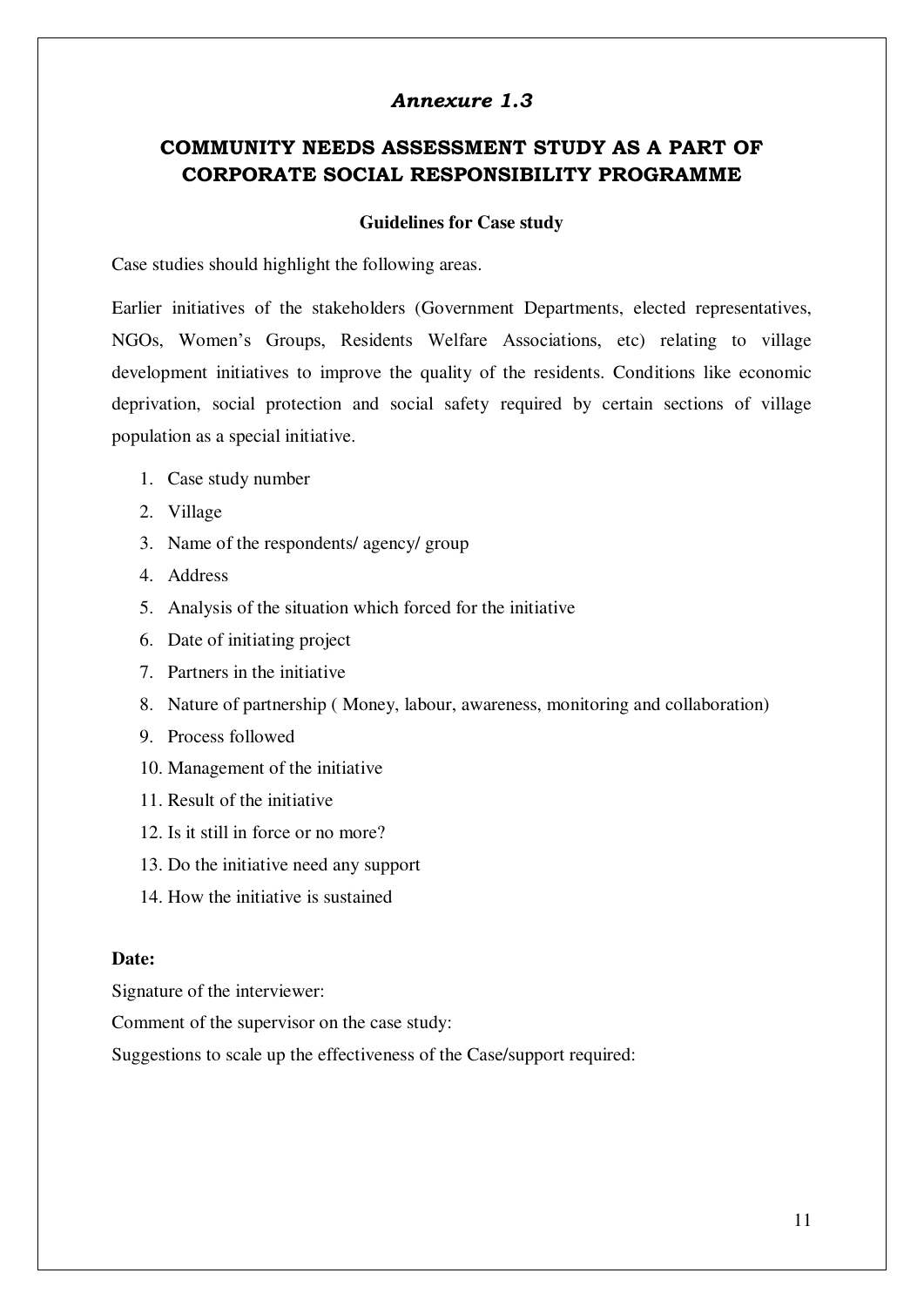# *Annexure – 2*  **List of Key Informants and Stakeholders**

| S.No           | <b>Name</b>                                                        | <b>Designation</b>                                                       | <b>Contact number</b> |
|----------------|--------------------------------------------------------------------|--------------------------------------------------------------------------|-----------------------|
| 1              | Mrs.Karpagam                                                       | ICDS Teacher, AIR Nagar                                                  | 9094816622            |
| $\overline{2}$ | Mrs.Geetha                                                         | Pharmacist in Primary Health<br>Centre, AIR Nagar                        | 9444465072            |
| 3              | Mr.Desappan                                                        | CI in EB, AIR Nagar                                                      | 9382800694            |
| $\overline{4}$ | Mrs.Devaki                                                         | PDS Centre Distributor,<br><b>AIR Nagar</b>                              | 9941813843            |
| 5              | Mr.Babu                                                            | CI in Corporation Office,<br><b>AIR Nagar</b>                            | 9500153976            |
| 6              | Mrs.Sarulatha                                                      | Headmistress in AIR Nagar<br>School                                      | 9962662174            |
| 7              | FGD with the women from<br>non-fishermen community                 |                                                                          |                       |
| 8              | FGD with the women from<br>fishermen community                     |                                                                          |                       |
| 9              | Mr. Arunkumar                                                      | Joint Secretary , Nehru<br>Nagar, Grama Sangam                           | 7010774525            |
| 10             | FGD with the non<br>fishermen community in<br>Nehru Nagar          |                                                                          |                       |
| 11             | Mr.Pushpalingam                                                    | President of Fishermen<br>Cooperative Society,<br>Thazhan Kuppam         | 9677293061            |
| 12             | FGD with the Fishermen<br>Panchayat members<br>Thazhan Kuppam      |                                                                          |                       |
| 13             | Mrs.Nirmala                                                        | ICDS teacher<br>Annai Sivagami Nagar                                     | 9710264740            |
| 14             | FGD with the women<br>group members in<br><b>Bharathiyar Nagar</b> |                                                                          |                       |
| 15             | Mrs.Pichianandhi                                                   | ICDS teacher,<br>Ernavoor Kuppam                                         | 6384407299            |
| 16             | Mr.Selvam                                                          | Panchayat leader,<br>Ernavoor Kuppam                                     | 9840012492            |
| 17             | FGD with the fishermen<br>community Ernavoor<br>Kuppam             |                                                                          |                       |
| 18             | Mrs.Rathi                                                          | <b>Fisher Women Cooperative</b><br>Society member<br>Tiruvottiyur Kuppam | 9952356916            |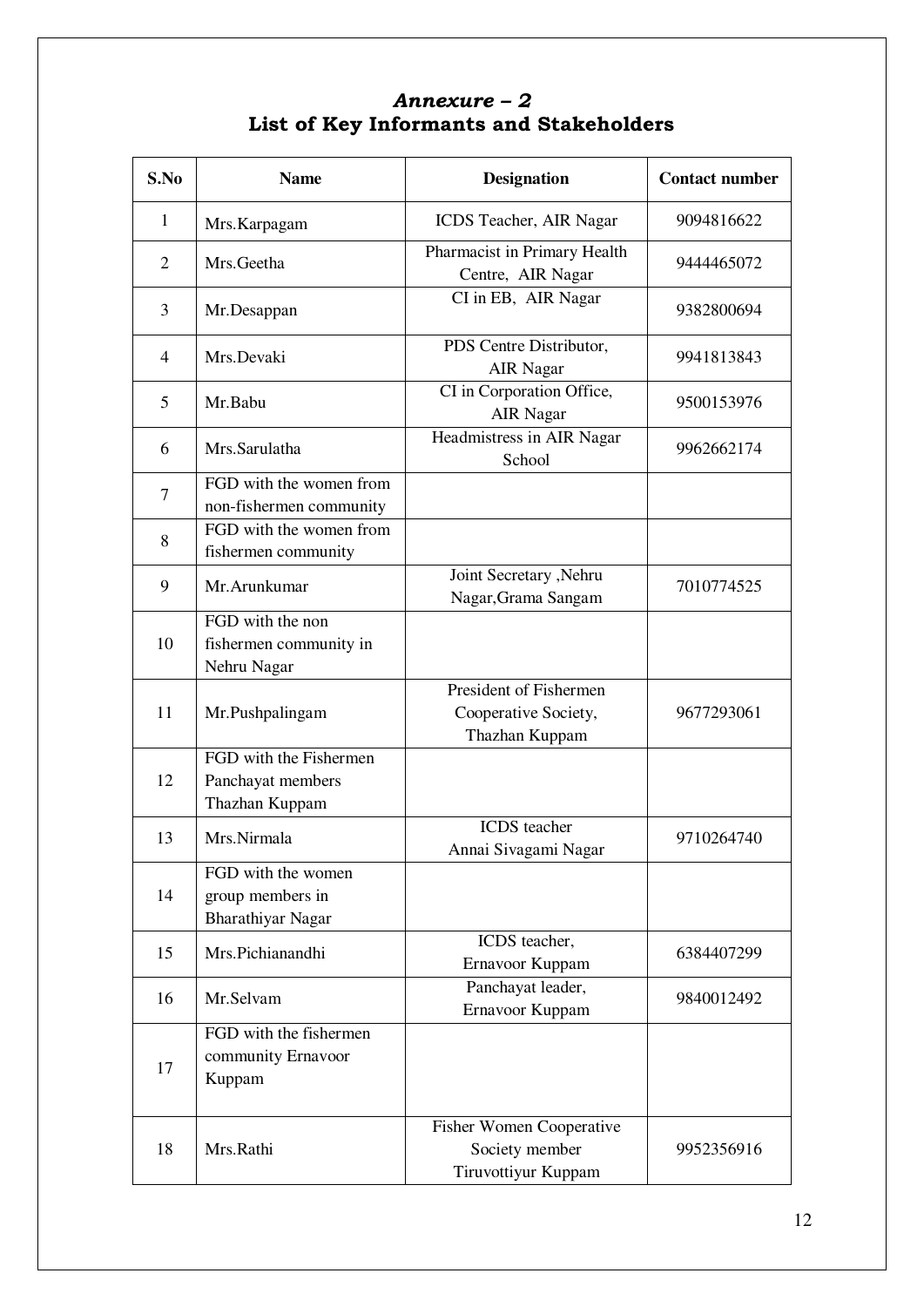| 19 | Mrs.Mekala                                                                       | <b>ICDS</b> Teacher                                          | 9884536999 |
|----|----------------------------------------------------------------------------------|--------------------------------------------------------------|------------|
| 20 | Mrs.Deepa                                                                        |                                                              | 9962276032 |
| 21 | Mr.Sudhakar                                                                      | Youth leader in Tiruvottiyur<br>Kuppam                       | 955177939  |
| 22 | Mrs.Dhanalakshmi                                                                 | Headmistress in Primary School                               | 9626538501 |
| 23 | FGD with Women's Group<br>Tiruvottiyur Kuppam (15<br>members)                    |                                                              |            |
| 24 | FGD with the self<br>employed women (7<br>members) Tiruvottiyur<br>Kuppam        |                                                              |            |
| 25 | FGD with the youth (7)<br>members) Tiruvottiyur<br>Kuppam                        |                                                              |            |
| 26 | Mrs.Poongudi                                                                     | SHG leader AIR Nagar                                         | 9884536999 |
| 27 | Mrs.Kanchana                                                                     | School Counsellor, AIR Nagar                                 | 9962276032 |
| 28 | Ms.Banupriya                                                                     | Transgender community,<br><b>AIR Nagar</b>                   |            |
| 29 | FGD with youth, K.V.K.<br>Kuppam (10 members)                                    |                                                              |            |
| 30 | FGD with fishermen<br>Panchayat (7 members)<br>K.V.K. Kuppam                     |                                                              |            |
| 31 | Mr. K.P.P. Shankar                                                               | Ex-Ward Councillor                                           |            |
| 32 | Mrs. Vinodha                                                                     | SHG member, K.V.K.Kuppam                                     | 9884122375 |
| 33 | Mrs. Marie                                                                       | SHG member<br>K.V.K.Kuppam                                   | 9176363064 |
| 34 | Mr.Das                                                                           | Local leader<br><b>Welfare Society</b><br>Dr. Ambedkar Nagar | 9444168224 |
| 35 | FGD with the local<br>association members (10<br>members ) Dr. Ambedkar<br>Nagar |                                                              |            |
| 36 | Mrs. Kamala                                                                      | Headmistress Kathivakam<br>Government High School            | 9444521433 |
| 37 | FGD with girl students,<br>Kathivakkam                                           |                                                              |            |
| 38 | Mrs.Amudha                                                                       | ICDS centre<br><b>Bharathiyar Nagar</b>                      | 9840404772 |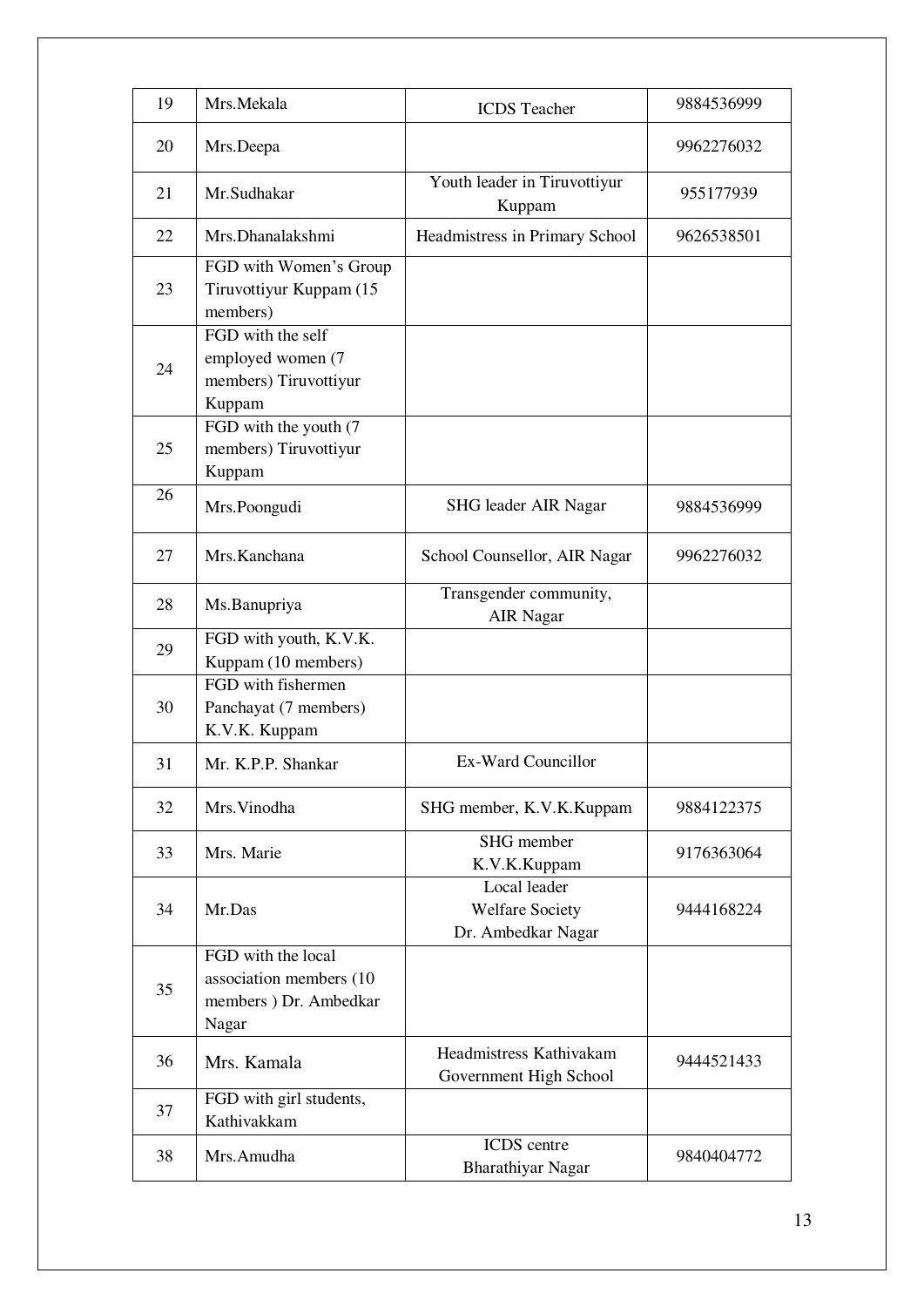| 39 | Mr.Bharathi    | Community Leader,              | 9941185652 |  |
|----|----------------|--------------------------------|------------|--|
|    |                | Mughadhuvara Kuppam            |            |  |
| 40 | Mr.Meganathan  | Community Leader,              | 996224116  |  |
|    |                | Mughadhuvara Kuppam            |            |  |
| 41 | Mr.Dhanasundar | Community Leader,              |            |  |
|    |                | Mughadhuvara Kuppam            |            |  |
| 42 | Mr.Pugazh      | Community Leader,              |            |  |
|    |                | Mughadhuvara Kuppam            |            |  |
| 43 | Mr.Premkumar   | Community Leader,              |            |  |
|    |                | Mughadhuvara Kuppam            |            |  |
|    | Mr. Vinodh     | Community Leader,              |            |  |
| 44 |                | Mughadhuvara Kuppam            |            |  |
| 45 | Mr.Kumaresan   | Community                      | 8015761215 |  |
|    |                | leader(Thaazhankuppam)         |            |  |
| 46 | Mrs. Vijaya    | SHG Leader, Kattu Kuppam       | 9444030921 |  |
|    |                |                                |            |  |
| 47 | Mr.Seenu       | Fishermen Cooperative Society, | 9884280891 |  |
|    |                | Kattu Kuppam                   |            |  |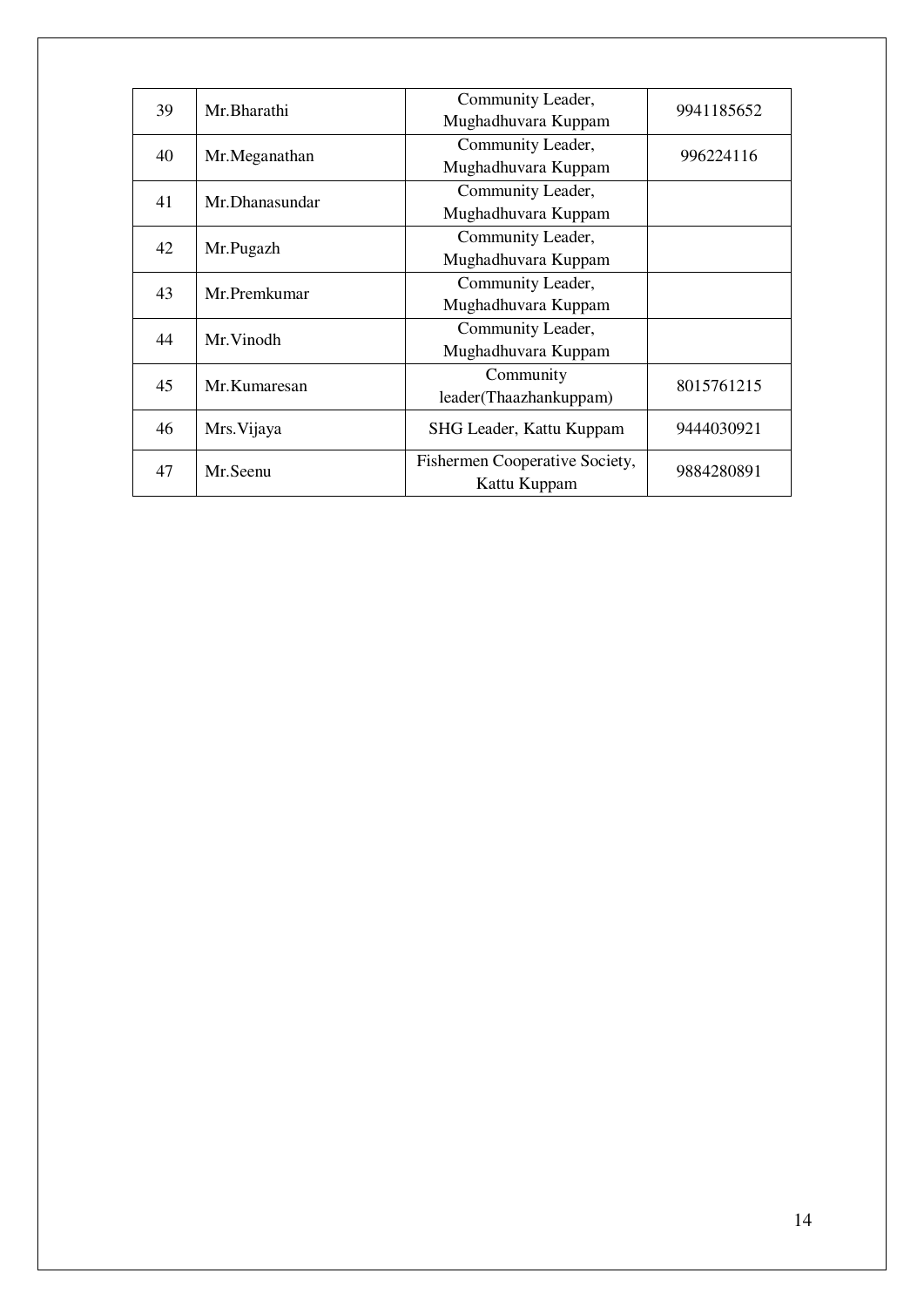# *Annexure - 3*  **Case study**

### *Case Study 3.1 - NO ALMS NEED RESPECT - A Transgender Aspirations*

Suguna (name changed) has been deserted by her family for no fault of hers as she was a transgender. Her +2 mark sheets were destroyed by her parents. She was supported by her peer group. Thanks to the State Government initiative, as she could own a house in AIR Nagar under special allotment under transgender category. But she could not get access to the community life. She has to face the wrath of the society including personal security. She expressed that exclusion of transgender from the community is the major cause of concern to them, as there is no way for livelihood. She cited that they were not given admission in the tailoring course conducted at AIR Nagar with the support of Government. She suggested that separate classes in job oriented trades could be organized exclusively for transgender in the area by state Government. She expressed that their plight was worse in the Urban Health Centre while providing treatment meted out to them by the common public. She suggested a separate weekly clinic for them in the local Urban Health Centre to meet their medical needs. She said that Transgender community wishes to be integrated into the mainstream of the society. This could be possible, only if the community hold hand with them and treat them with dignity and paving a way for socio-economic development of transgender Community.

### *Case Study 3.2 – A Teacher's Worry-Students used in Drug Trafficking*

This Government Higher Secondary School for boys and girls has strength of more than 1600 students catering to the educational needs of students belonging to the marginalized and fishermen community. Teachers put their heart and soul to enhance the students' academic performance for their better future. One day one of teachers had the shock of the day. Police officials entered the school campus asking for the names of few boys. The teacher refused permission to the police for taking the students out. Police officials informed the teacher that the some students are involved in drug trafficking and this was confirmed by the drug peddlers. The teacher requested for her presence during the enquiry of the students. The students informed that some strangers had given some packets from the other side of the compound wall of the school and asked them to deliver in the addresses enclosed. They assured them that they would be paid heavily. Hence, they kept the packets with them for delivery after the school hours. The teacher advised them not to involve in such activities and requested the police officials to take away the pockets and leave the students keeping in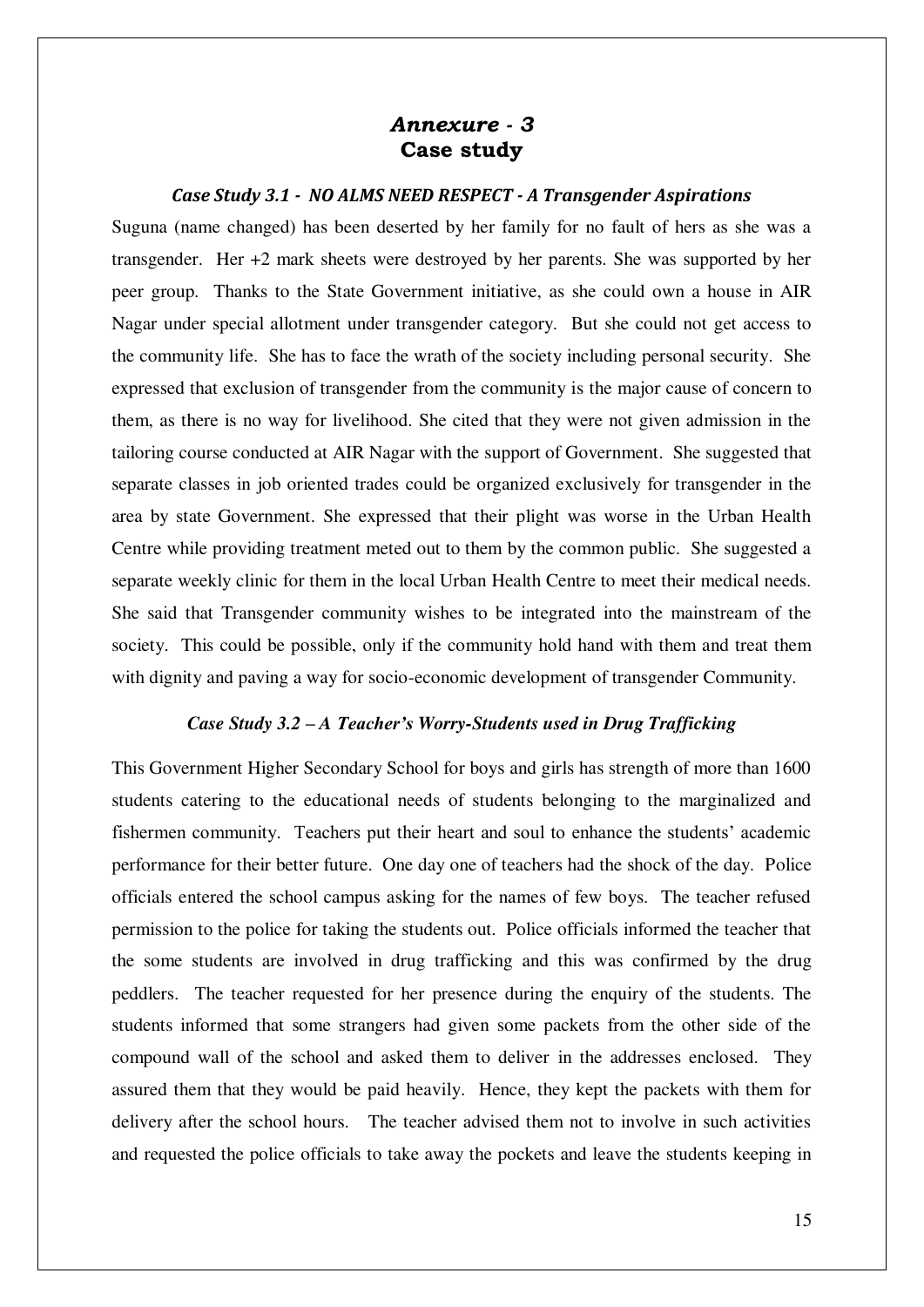mind of their future. Accordingly police warned the students to keep away from such practices in future.

#### *Case Study – 3. 3 A Teachers Dilemma*

A primary school conducted by Chennai Corporation in Tiruvottiyur Kuppam has strength of 25 children with 2 teachers. The headmistress of the school has taken all efforts to increase the enrolment of students. The neighbourhood has 6 Balwadis with strength of around 100 children. But the parents prefer to put the children in unrecognized private schools by paying huge fees in spite of their financial constraints. The Headmistress of the school has even sent a proposal for the starting an English Medium section from this academic year. She feels that the parents should understand the value of the Government run schools with quality educational approach.

# *Case Study3. 4: The Headmistress & Team of school teachers strive hard to enhance the learning outcome of the students*

AIR Nagar has more than 6000 tenements accommodating people with cross section of society. AIR Nagar has one Middle school which has strength of 550 students. The Headmistress and team of school of teachers strive hard to enhance the learning outcome of the students. She coordinates with Corporates to provide quality infrastructure in the school premises under CSR such as making the toilets functional with hiring care takers, involving the parents in the prevention of absenteeism of the students, providing counselling with the help of NGO to slow learners and promoting awareness on greenery. It is no wonder that parents opt for the admission of their children in this school rather than several private schools situated adjacent to the area.

\*\*\*\*\*\*\*\*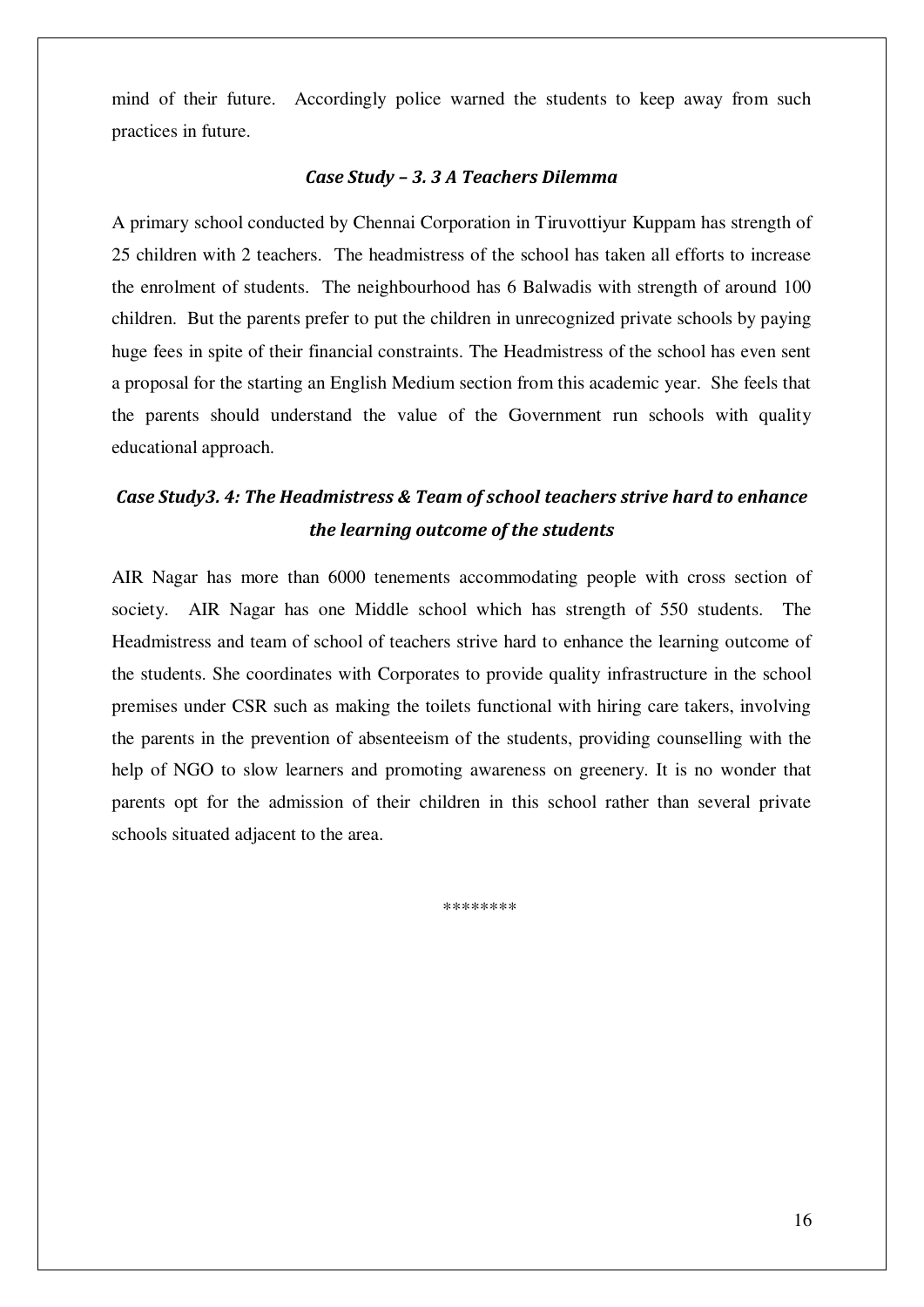## *Annexure - 4*

### **Vocational training for school children – A Guide**

Sarva Shiksha Abhiyan (SSA) is a flagship programme for achievement of Universalization of Elementary Education (UEE) in a time bound manner, as mandated by 86th Amendment to the Constitution of India making free and Compulsory Education to the Children of 6-14 years age group, a Fundamental Right. However critical lacunae in the system act against children emerging as productive workers. As per the 2015, NCERT National achievement survey, less than half of the children met the bench mark for their age in reading comprehension and Mathematics. The key issue across all levels of education is quality. With regard to skill development, the Government is yet to concentrate on vocational based education system at school level.

A system that integrates formal education and skill development go a long way in ensuring youth to face challenges in future employment market and to pursue their career and livelihood. The skill development training in various trades should be imparted as a subject who should lay a foundation for the students to take up specialized field in their future higher education or get equipped to take up self employment on completion of higher secondary school, based on the family's economic needs. The immediate need is in the introduction of educational reforms for meeting the demand in manufacturing and service trades. This innovative approach may be adopted in a block to study the impact of the interventions and replicate to other areas on success

| <b>Duration</b>                                                             | <b>Program</b>                                          | <b>Remark</b>                            |
|-----------------------------------------------------------------------------|---------------------------------------------------------|------------------------------------------|
| First 3 months of academic year                                             | Bridge course syllabus of 9 <sup>th</sup><br>class      | To enhance subject wise<br>knowledge     |
| One hour / day for 3 months                                                 | Basic operation in computers                            | Gaining computer knowledge               |
| Life skill (One hour $\ell$ day for 3<br>months)                            | Communication Skill &<br><b>Personality Development</b> | Self confidence                          |
| Tailoring for girls (One hour /<br>day for 3 months)                        | Skill                                                   | Acquiring skill                          |
| Mobile Service and Domestic<br>Wiring (One hour $\ell$ day for 3<br>months) | Skill                                                   | Acquiring skill                          |
| Sports, Cultural<br>$\&$<br>Yoga<br>activities                              | Skill                                                   | Enhancement of socio<br>economic status. |
| Special coaching classes in<br>subject like Maths and English               | Enhancing learning outcome                              | Emerging as productive work<br>force.    |
| <b>Solar Panel Technician Course</b>                                        | Skill                                                   | Enhancement of socio<br>economic status  |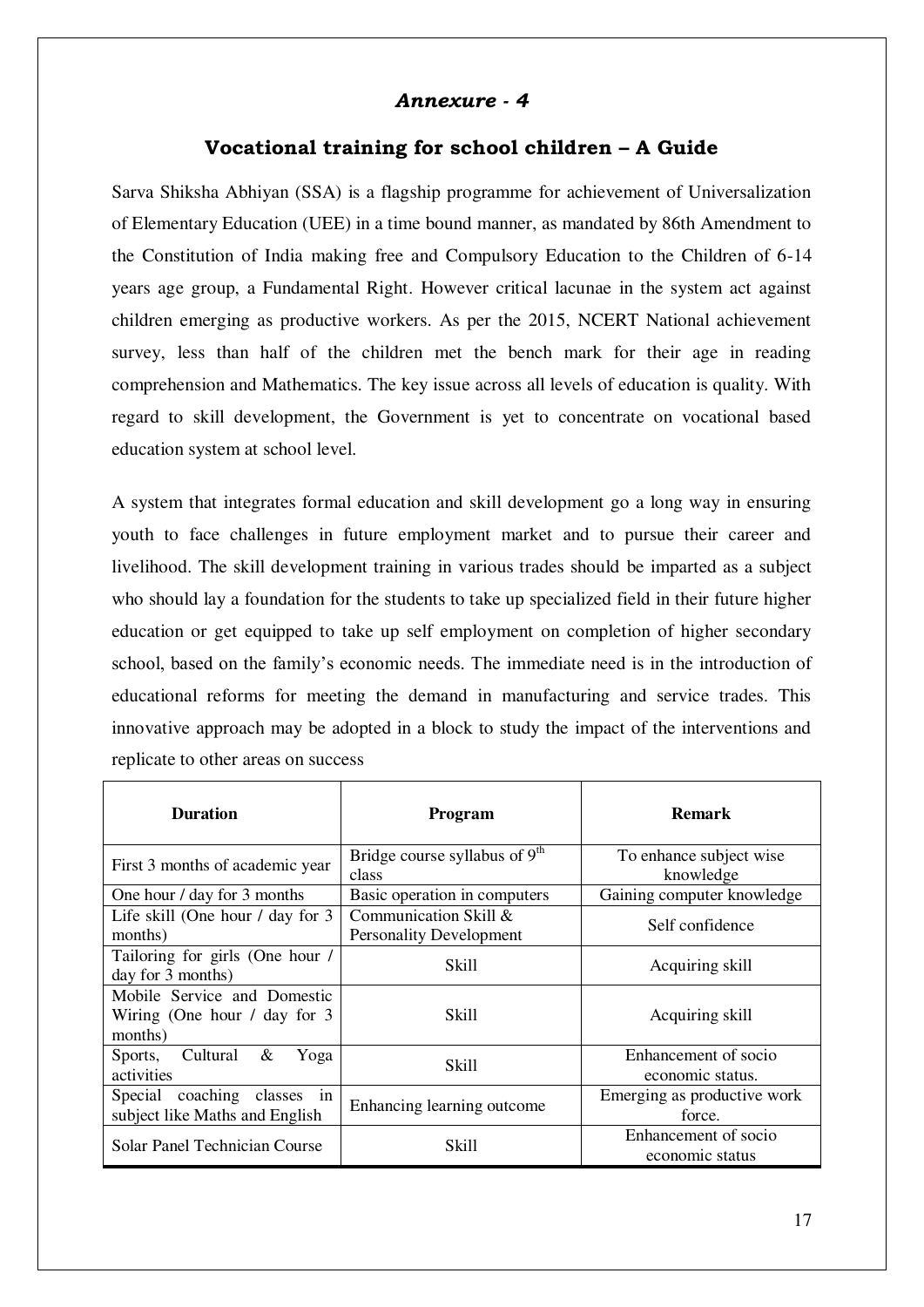| S.<br>N <sub>0</sub> | <b>College Name</b>                                            | <b>Address</b>                                                                                                   | <b>Contact</b><br><b>Information</b>                        | <b>Email / Website</b>                                                                |
|----------------------|----------------------------------------------------------------|------------------------------------------------------------------------------------------------------------------|-------------------------------------------------------------|---------------------------------------------------------------------------------------|
| $\mathbf{1}$         | <b>Advanced Training</b><br>Institute $- ATI$ ,<br>Chennai     | C.T.I. Campus, Guindy,<br>Chennai, Tamil Nadu -<br>600032                                                        | (044)22501460,<br>22500252,<br>22501211                     | E-MAIL<br>atichn@vsnl.com                                                             |
| $\overline{2}$       | Arignar Anna I.T.I.                                            | School Road, Ambattur,<br>Chennai, Tamil Nadu -<br>600053                                                        | (044)24767228                                               |                                                                                       |
| 3                    | Government Industrial<br><b>Training Institute</b><br>(I.T.I.) | ITI, (BTC), Ambattur,<br>Chennai, Tamil Nadu -<br>60098                                                          | (044)26252453                                               |                                                                                       |
| $\overline{4}$       | Chanakya Academy<br>for Diploma in Solar<br>& Electrical       | No 6, Camp Road, Selaiyur,<br>Chennai - 600073,                                                                  | $(91) - 44 - 39613904$                                      | www.chanakya-<br>education.org                                                        |
| 5                    | Mother Teresa<br><b>Industrial Training</b><br>Institute       | No. 12, Kamaraj Nagar<br>Main Road, Avadi, Chennai,<br>Tamil Nadu - 600071                                       | (044)26550800                                               |                                                                                       |
| 6                    | Sarvodaya Industrial<br><b>Training Institute</b>              | No. 28, V.V.K. St, M.K.B.<br>Nagar, Pattabiram, Chennai,<br>Tamil Nadu                                           | (044)26850231,<br>011 2280 0322                             | sarvodayainstitute<br>@yahoo.in/<br>www.sarvodayainst<br>itute.com/contact-<br>us.php |
| $\overline{7}$       | Swamy Vivekananda<br><b>Industrial Training</b><br>Institute   | No 18, Near Theradi,<br>Motilal Street Tiruvallur,<br>Chennai, Tamil Nadu -<br>602001                            | (044)27645171                                               |                                                                                       |
| 8                    | Vivekananda ITI                                                | No 102/3, Bricklin Road,<br>Purasawalkam, Chennai -<br>600084, Near<br>MekalaTheatre Church                      | 91)-44-39611268,<br>044 2662 2733                           | www.vivekanandai<br>ti.com                                                            |
| 9                    | <b>Madras Vocational</b><br><b>Training Institute</b>          | Plot No 7, 19 A Cross<br>Street, Ambattur, Chennai -<br>600053, Lenin Nagar, Rakki<br>Theatre & Lenin Nagar Park | $(91) - 44 - 33892141$                                      |                                                                                       |
| 10                   | Government Industrial<br><b>Training Institute</b>             | Alandur Road, Guindy,<br>Chennai - 600032,                                                                       | $(91)$ -44-22501530,<br>$22501538, + (91)$ -<br>44-22501530 |                                                                                       |
| 11                   | Rajalakshmi<br><b>Institutions</b> (Admin<br>Office)           | No 69, New Avadi Road,<br>Kilpauk, Chennai - 600010                                                              | $(91)$ -44-26442472,<br>26461316,<br>26460124               | hr@rajalakshmi.ed<br>u.in/<br>www.rajalakshmi.o<br>rg                                 |
| 12                   | Hi Mark Educational<br>Institute                               | No 31/15, Kambar Street,<br>Alandur, St. Thomas Mount,<br>Chennai - 600016                                       | $(91) - 9786511555$                                         | www.himark.net                                                                        |

# *Annexure - 5*  **List of Training Institutions**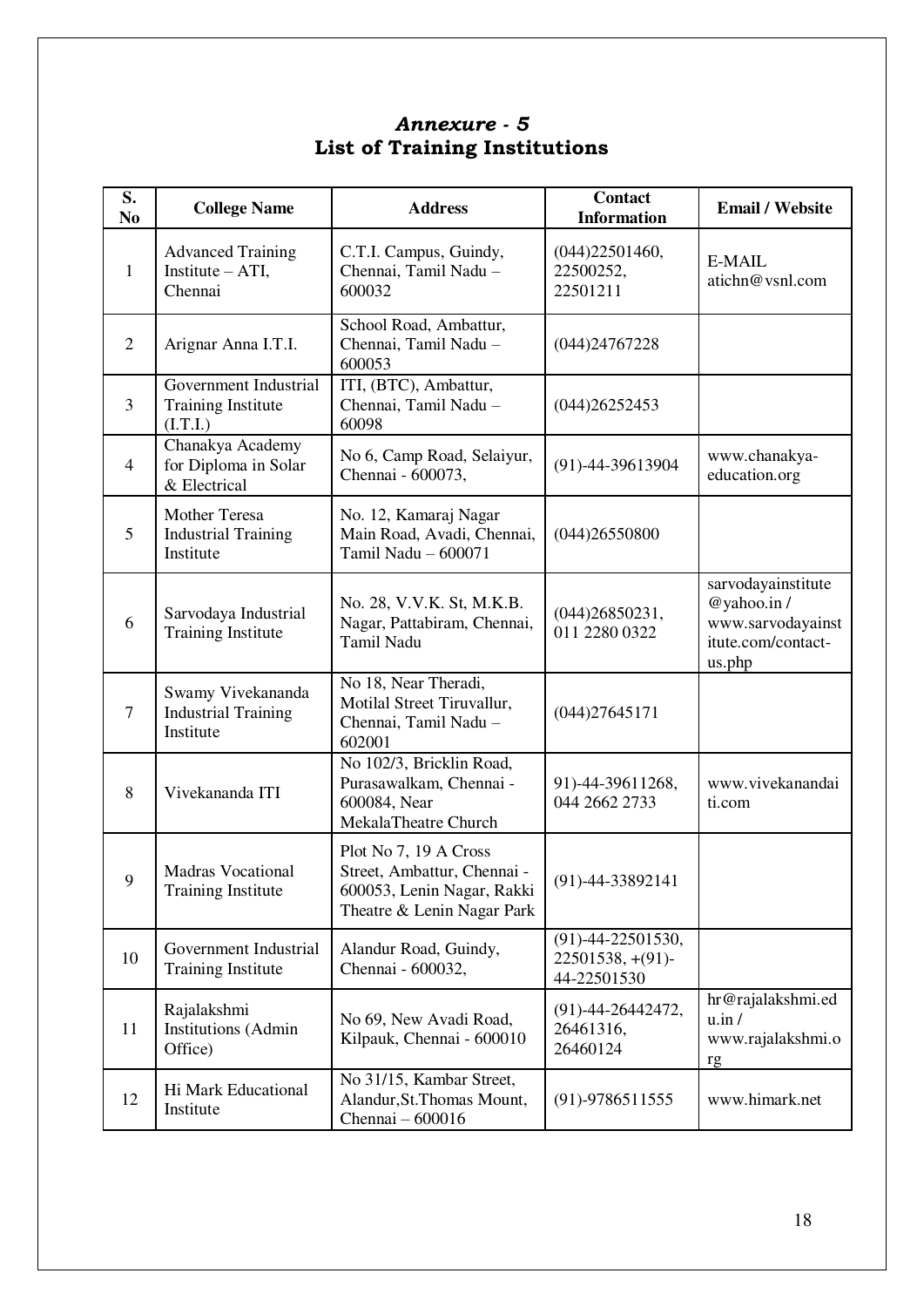| 13 | <b>Central Training</b><br>Institute                                     | 10, Alandur Road,<br>Thiru-vi-ka Industrial<br>Estate, Guindy Institutional<br>Area, SIDCO Industrial<br>Estate, Guindy, Chennai -<br>600032 | 044 2250 0437                                                           | www.dget.nic.in                                                 |
|----|--------------------------------------------------------------------------|----------------------------------------------------------------------------------------------------------------------------------------------|-------------------------------------------------------------------------|-----------------------------------------------------------------|
| 14 | Madras Industrial<br><b>Training Institute</b>                           | Madras I.T.I, No.2,<br>7th Main Rd, Umayalpuram,<br>New Colony, Chromepet,<br>Chennai - 600044                                               | 044 2241 1255                                                           |                                                                 |
| 15 | <b>Brilliant ITI</b>                                                     | No 50/145, Mount Road,<br>Little Mount, Saidapet,<br>Chennai - 600015                                                                        | $(91)$ -44-22351582,<br>$42118554, + (91)$<br>9445210155                |                                                                 |
| 16 | <b>SAM ITI</b>                                                           | No 49, Police<br>Commissioner Office Rd,<br>Egmore, Chennai - 600008,                                                                        | $(91) - 44 - 39614892$                                                  |                                                                 |
| 17 | Kumaran ITI                                                              | No 15/19 B, Ist Main St,<br>Kumaran Nagar,<br>Tiruvottiyur, Chennai -<br>600019, Opposite<br>Odiyanmani Theatre                              | 91-44-25991145,<br>$+(91) - 9841420143$                                 |                                                                 |
| 18 | Mother Theresa ITI                                                       | No 12, Kamaraj Nagar Main<br>Road, Avadi, Chennai-<br>600054                                                                                 | $(91) - 44 - 26550800,$<br>$42847090, + (91)$ -<br>9566217438           | www.factum.in                                                   |
| 19 | Annai Technical<br>Institute                                             | No 44, Mookkathal Street,<br>Purasawalkam, Chennai-<br>600084                                                                                | $(91)$ -44-26431405,<br>098413 64530                                    |                                                                 |
| 20 | Kanchi ITI                                                               | No 11/1 Ground Floor, 2nd<br>Cross Street, Velacheri,<br>Chennai $-600042$                                                                   | $(91) - 44 - 22434096,$<br>65436817, (91)-<br>9566007945,<br>9444928278 |                                                                 |
| 21 | St John Bosco I T I                                                      | No 162 1st Floor, Redhills<br>Road, Ambattur, Chennai-<br>600053                                                                             | $(91) - 9444763515$                                                     |                                                                 |
| 22 | Dream India ITI                                                          | Chinna Ekkadu Road,<br>Tiruvallur, Chennai -<br>602001                                                                                       | 91-44-27645293,<br>$(91) - 9600550555$ ,<br>098944 40444                | dreamindiaiti@yah<br>$\cos$ <sub>in</sub> /<br>dreamindiaiti.in |
| 23 | TVS Training and<br>Services Ltd.<br><b>Technical Training</b><br>Centre | Plot No: 7/9, ABC MTH<br>Road,, Ambattur<br>Industrial Estate,<br>Chennai - 600 058                                                          |                                                                         |                                                                 |
| 24 | Director of<br>Employment and<br>Training<br>Government of TN            | Guindy                                                                                                                                       |                                                                         |                                                                 |
| 25 | <b>MRF</b> Driving<br>Institute                                          | Vadakarai, Red hills                                                                                                                         |                                                                         |                                                                 |

\*\*\*\*\*\*\*\*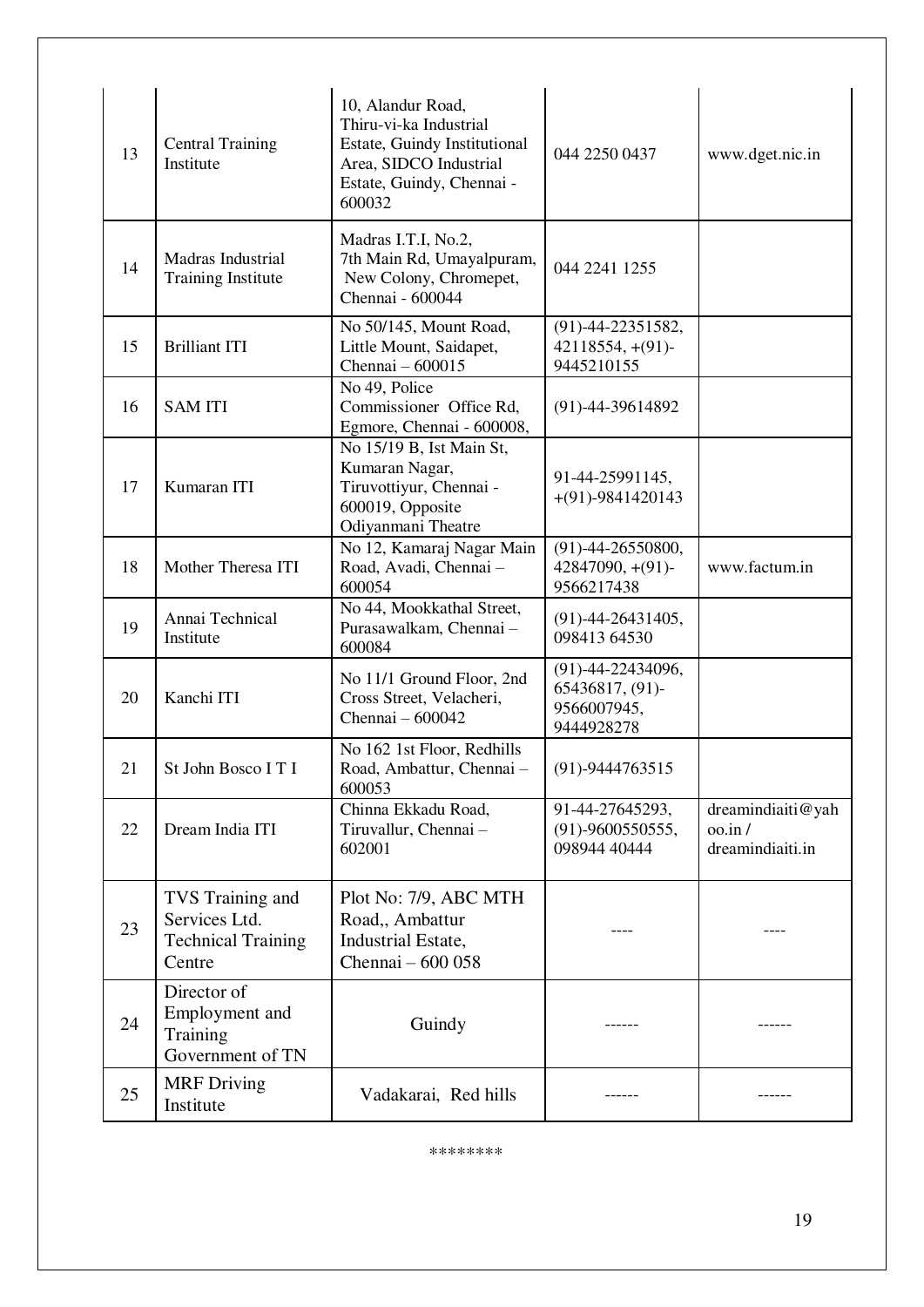### *Annexure – 6*

# **Soft skill training and Mobile Library - Objective and Impact (Don Bosco Youth Animation Centre, Ennore)**

## **TRAINING IN COMMUNICATIVE ENGLISH AND EMPLOYABILITY SKILLS FOR POOR COLLEGE STUDENTS**

English language has been the lingua franca of the world for more than 2 centuries. India has been a major beneficiary with the advent of the English language. Great scholars, scientists, computer wizards and motivational speakers have prospered because of their proficiency in the English language. Indians are prospering all over the world, thanks to their knowledge and motivation to learn the language. Therefore, English both literary and communicative style is very essential for our young generation.

Ennore is no different from the rest of India. More importantly, most of the youth are first generation college students. On a negative note, Ennore has a high percentage of youngsters dropping out of education after high school and higher secondary levels. About 5 years ago, hardly 25% had enrolled themselves in colleges. Though the situation is slowly changing, there are girls who are kept from studying in colleges and married off too early in life.

Don Bosco Evening school has done yeomen service in this regard for the past 20 years. Their efforts have begun to bear fruit in terms of the rising number of students entering colleges. There is a welcome change today as at least 60% of the youngsters enrol in college and technical institutions.

The lack of knowledge in Communicative English is identified as a serious block to pursue their higher education. Hence, the Don Bosco Centre organizes classes in Communicative English for the youth from economically backward families.

Specific methodology used is; latest methods of English teaching with Language Lab, Audiovideo inputs, role plays and skits in English, watching programmes and videos in English, campus culture of only English during training hours, hands-on experience and practice with professionals and experts.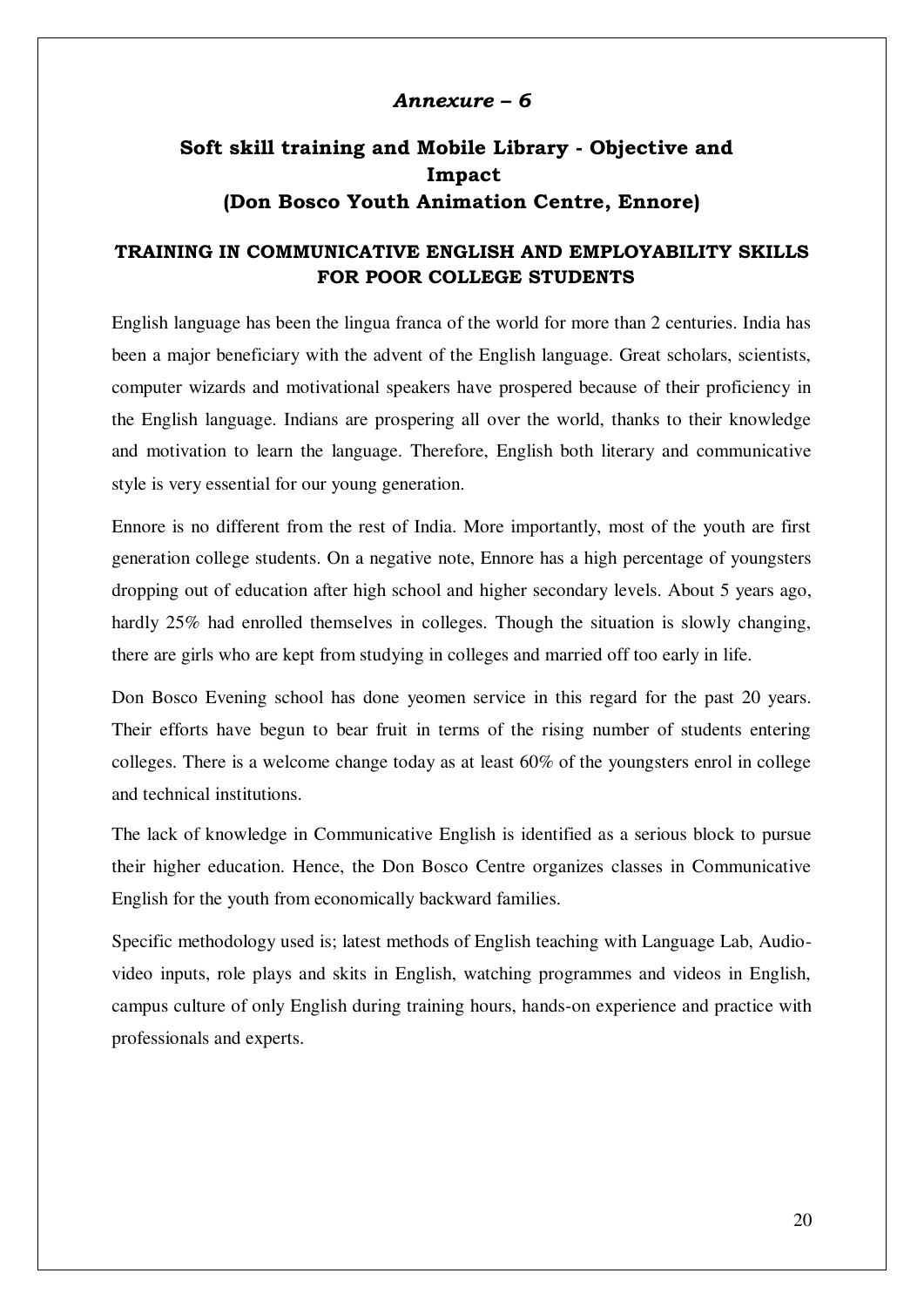### **IMPACT OF THE PROGRAMME:**

- 1. Proficiency in English language and capacity in communicative English will help Young people to move ahead in life.
- 2. Better job opportunities and job placement is guaranteed.
- 3. Create more self-confidence and self-esteem in the young people.
- 4. They can become leaders and great organizers with proficiency in English.

# **LIBRARY FOR THE STUDENTS AND MOBILE LIBRARY SERVICES**

In this modern world of technology wherein touch phones, social networking media like Whats app, Facebook have made young people 'net-addicts', it is important that young people are reintroduced to the importance of reading.

To enable this noble cause, Don Bosco has set up a simple but functional Library in the Don Bosco campus. The students and young people will be encouraged to read books of different genres and fields, viz., Science and Arts, lives of great men, inspirational books, spiritual and value based books on personality development and General Knowledge. They will be asked to read at least one book in 2 weeks and once in a while conduct a study group circle meetings.

A novel idea that we are daring to pursue is to commission young people to involve in 'Books on Wheels' Programme. With this method, young people will take books on their motor bikes and distribute to different homes for a nominal fee of Rs.10 per book. After a week, the books will be collected back and distributed to others. In this way, we hope to create a reading culture among the adults, youth and children of Ennore.

# **IMPACT OF THE PROGRAMME:**

- 1. Reading culture in the general public of Ennore will be created.
- 2. Children and youth will decrease the using of mobiles and social networking sites and get into a habit of reading.
- 3. Lives of great men and great nations will instil greater motivation and goals.
- 4. Young people will participate in helping Ennore people to become reading literates.
- 5. Scholarship programme can be linked with mobile library programme.

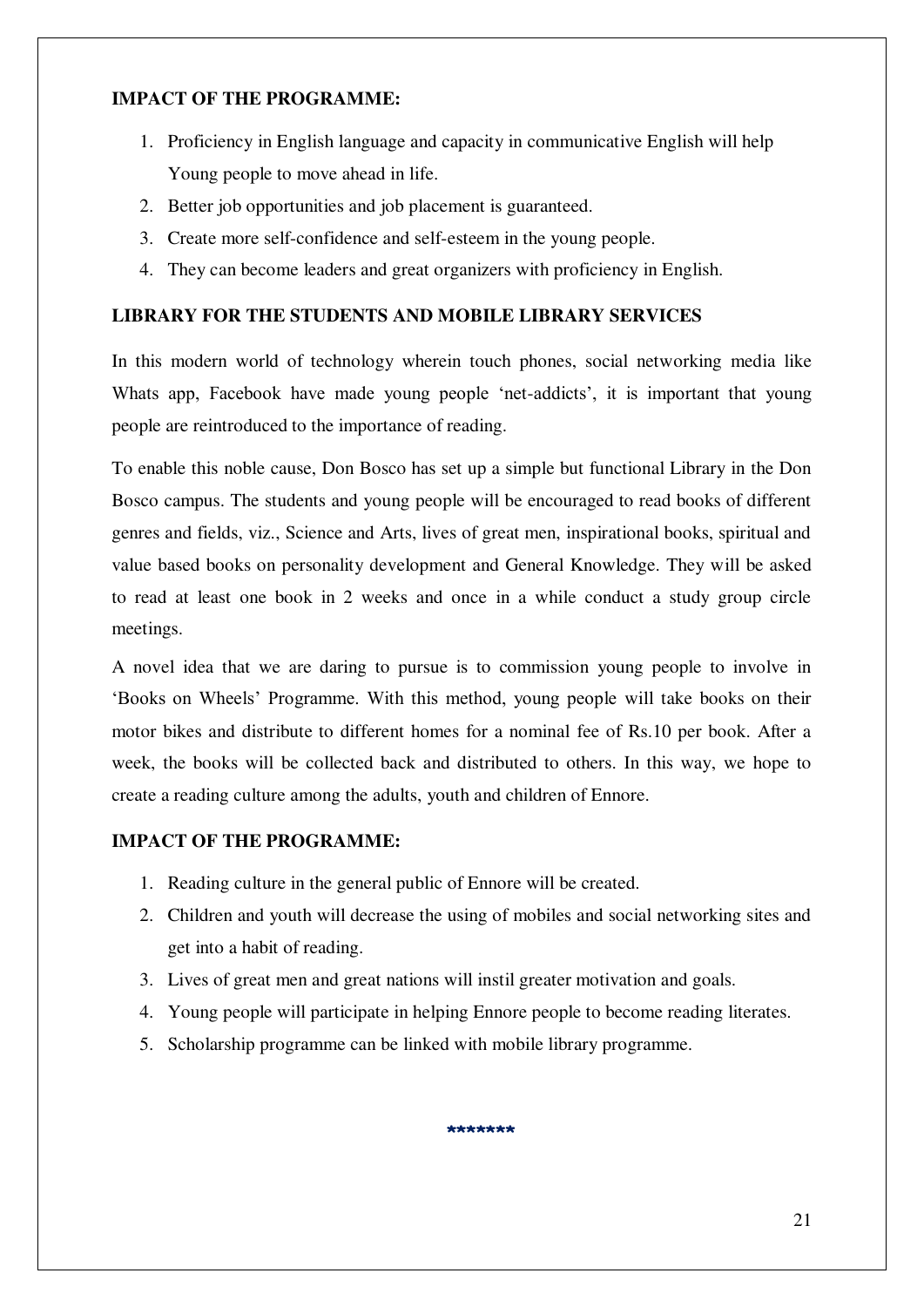# **Annexure - 7 Photo Gallery Snap Shots**

# **1. KVK Kuppam:**

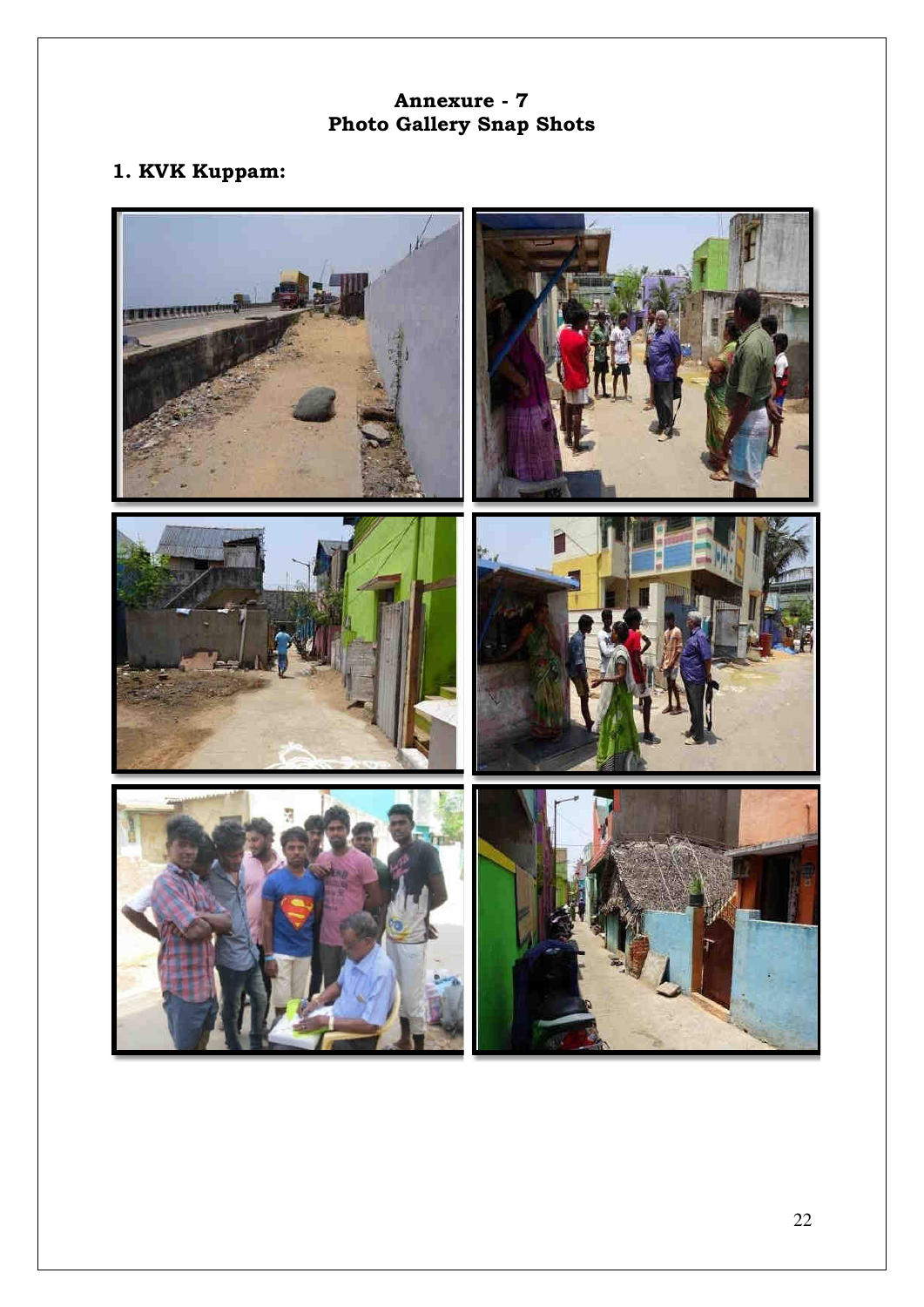# **2. AIR Colony:**



**3. Tiruvottiyur Kuppam:** 

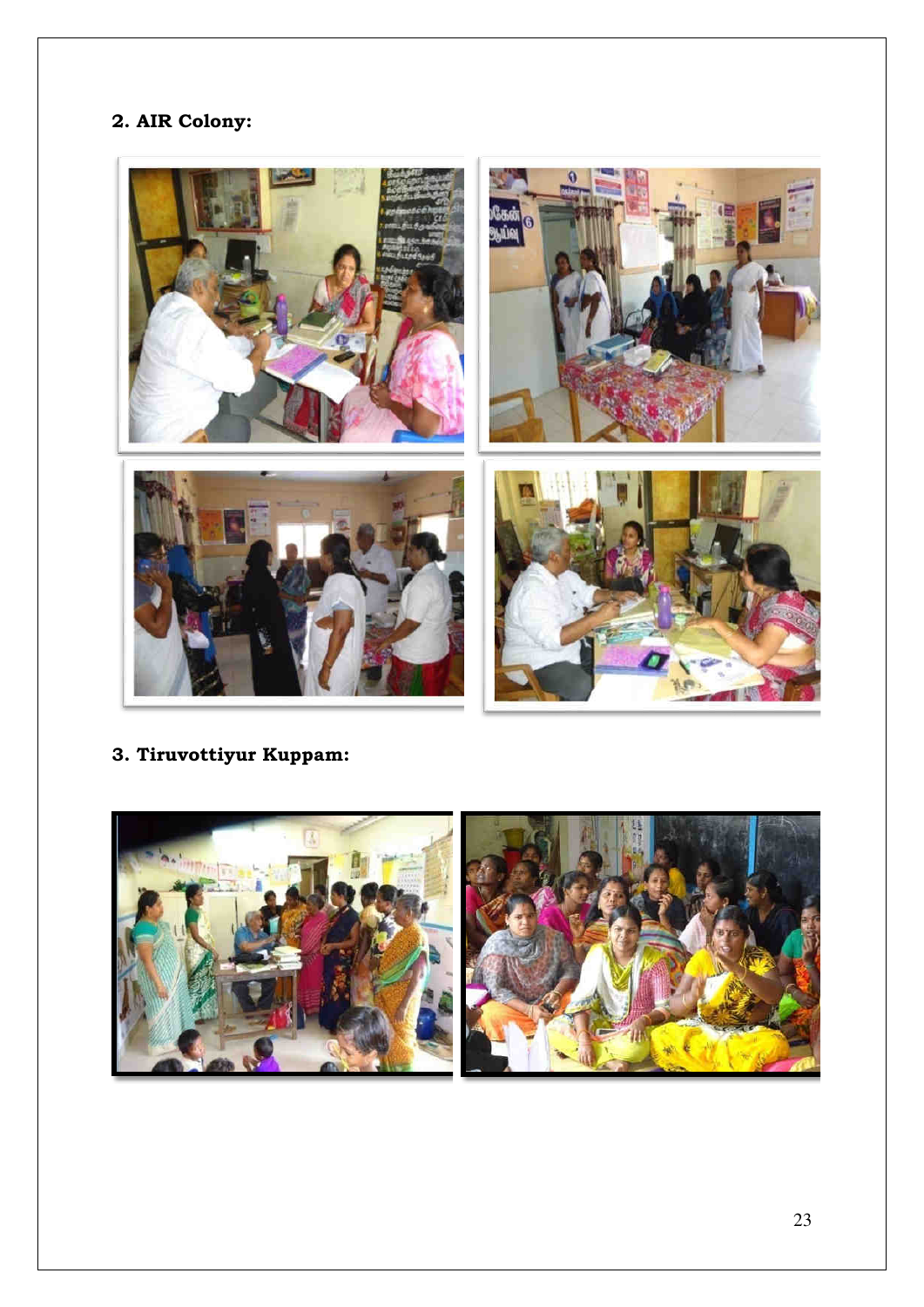# *Annexure - 8*  **KII and Focus Group Discussions**

## **1. KII - Karpagam, ICDS teacher, AIR Nagar, Tiruvottiyur, 9094816622**



She stated that 25 children have been enrolled in the ICDS Centre. The teacher informed that the centre requires RO water plant for the children to get drinking water, playing materials, Kids chairs, tables and desks, teachers table and chairs and Kitchen platform for cooking purpose.

## **2. KII with the pharmacist of the primary health centre - Mrs. Geetha, Ernavoor, Urban Primary Health Centre, 9444465072**



Ms. Geetha informed that around 200 patients visit the health care centre for treatment, in a month which includes around 75 children. The Urban Health Centre provides pre-natal and anti-natal check up and also specialized clinics for 'Hypertension' and 'Diabetics'. She expressed that large number of patients come for treatment of diseases like cough, respiratory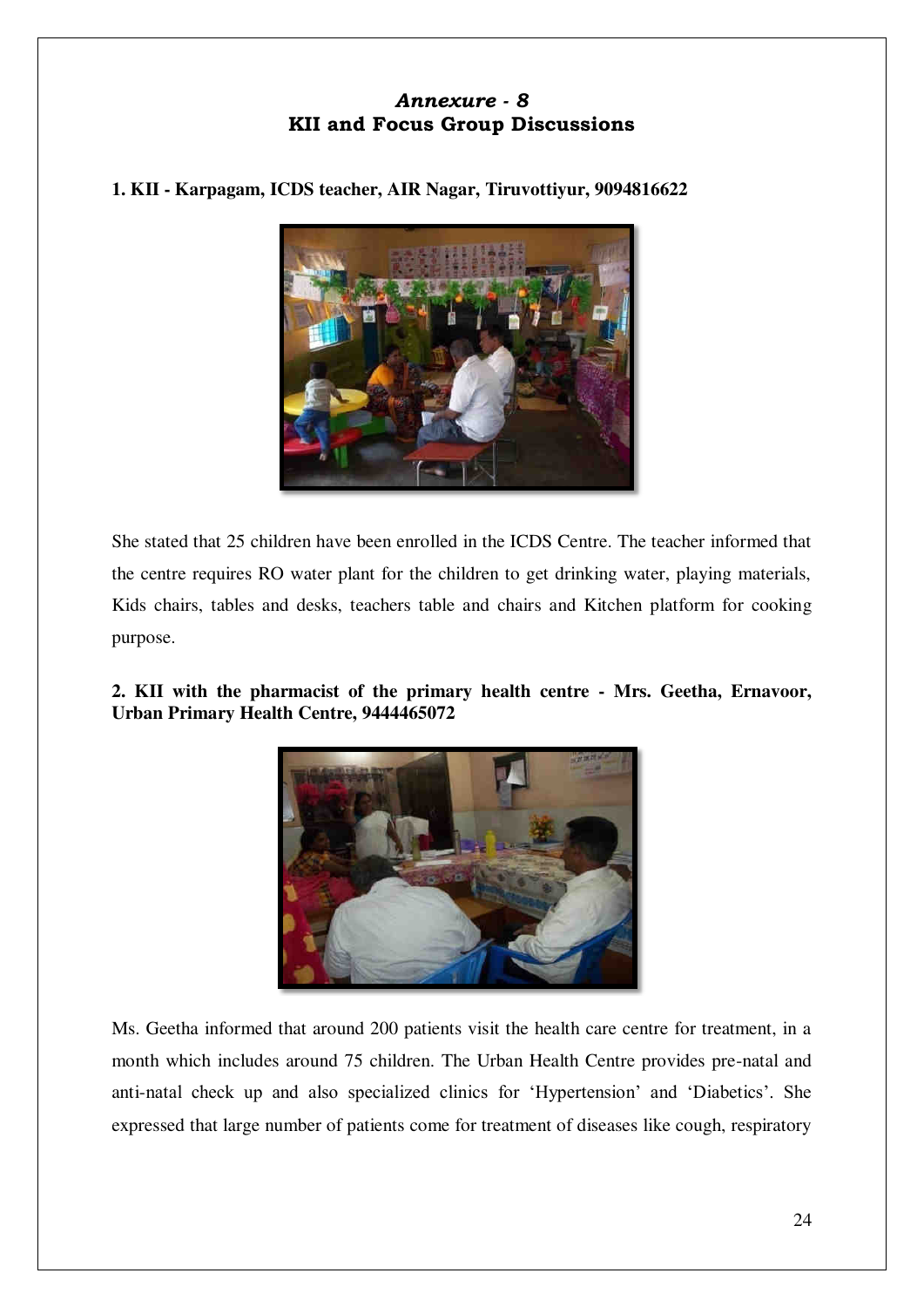complaints and ailments related due to environmental pollution. She also informed that the hospital needs the following materials.

- i BP Apparatus
- ii ECG(computerized) 1 No
- iii Furniture for patients in waiting room

### **3. KII - A.Desappan, Conservancy Inspector, Electricity Board, 9382800694**

He informed that water facility in the AIR Nagar has to be improved with provision of street taps and installation of hand pumps in some of the areas as per the people's requirement. He disclosed that collection and disposal of solid waste is one of the challenges faced by the residents. He has requested TNSCB & GCC to take necessary action to handle this issue by periodical clearance of garbage to prevent diseases and ensures public health.

### **4. KII - Devaki. J, Ration Distributor in AIR Nagar, 9941813843, Shop no: HEO90**



The informant mentioned that there are 1706 family cards in the AIR Nagar, and informed that the stock has been regularly supplied to the people living in the area. The ration shop need extension of AC sheets for people to wait in the queue to get their ration supplies.

### **5. KII - Babu. K, CI, GCC, Ramakrishna Nagar, 9500153976**

Mr.Babu informed that 82 contract labours and employees and 21 regular staff are working in the Corporation Division for collection, disposal and segregation of solid waste. He stated that 21 new tricycles and hand gloves are required for the collection of garbage for the Division to maintain environmental hygiene.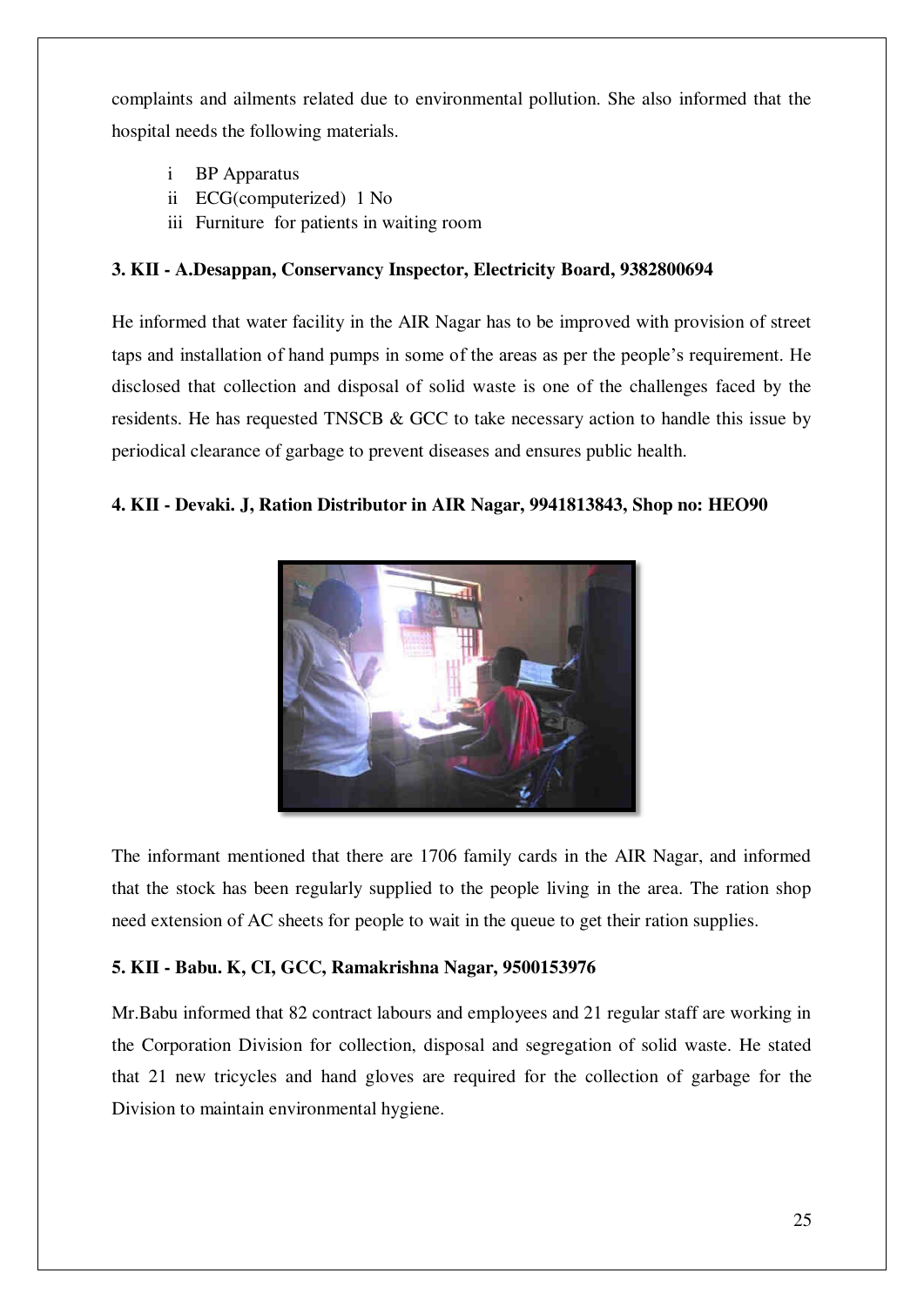

**6. KII - S. Sarulatha, Headmistress in Corporation Middle School, AIR Nagar, 9962662174** 



The Headmistress informed that the school has a students' strength of 502, of which boys are 252 and girls 250. She requested TANGEDCO for supply of 16 tables and 25 chairs for higher class, 100 Kids chairs and 20 round tables, construction of toilets for boys and girls, construction of 6 additional classrooms to accommodate more children.

### **7. FGD with the non-fisherman community AIR Nagar, Ernavoor**

The Consultants had discussion with non-fisherman community in the AIR Nagar, Ernavoor to identify the community needs and other issues that require interventions from Government. Women Self Help group with 9 members lead by Poongodai were present for the meeting. The women expressed that they need employment opportunities, skill development training and formation of additional women self help groups. The women also requested for provision of additional hand pumps to augment water supply and organising job fair for youth to explore livelihood opportunities.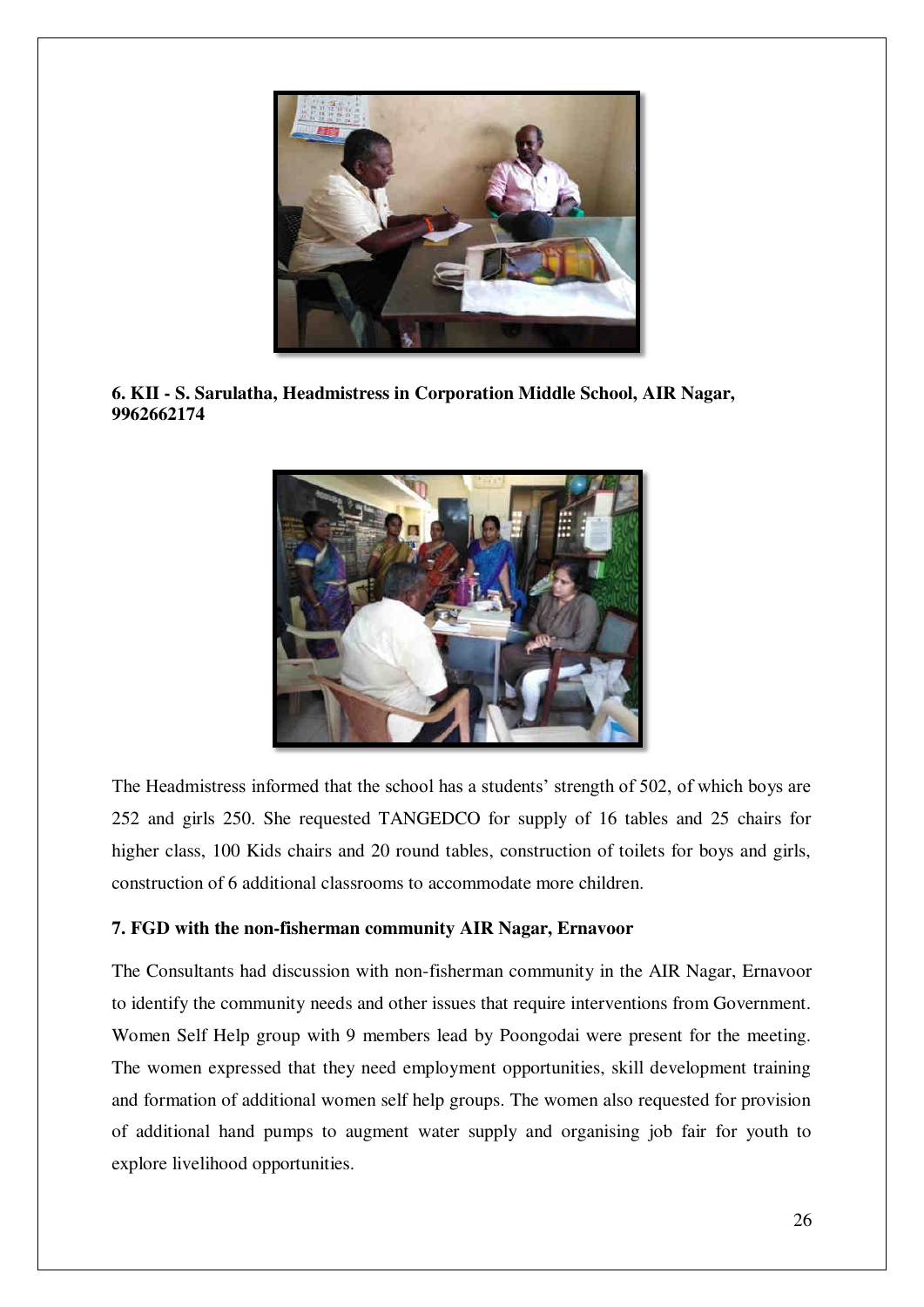

**8. FGD with the fishermen group in AIR Nagar** 



The Consultants had discussion with the fishermen community in AIR Nagar to identify the area's needs. The fishermen community headed by B.Selvi (7358583467) with 15 members participated and shared that their immediate priority is solid waste disposal which is affected them to a great extent. The members informed that water scarcity is one of the issues consuming their time and energy and requested the Government to replace the old pipelines with the new connections. They also suggested that the electricity meter board has been damaged causing safety concern to the public and it needs to be replaced with the new covered boxes. Furthermore they requested employment opportunities for the women groups.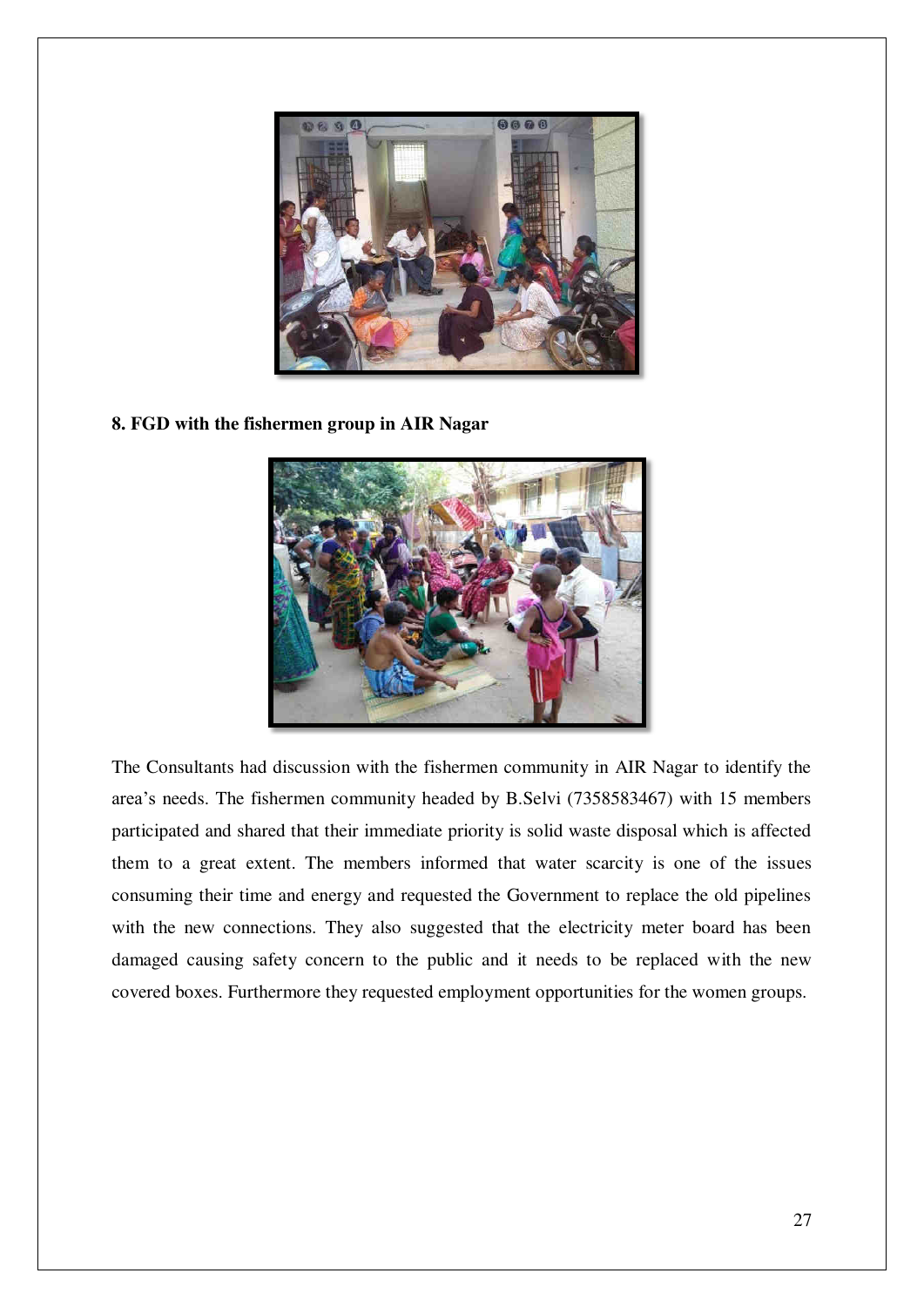## **9. KII - B. Arunkumar, Joint Secretary (7010774525), Nehru Nagar, Grama Sangam**

The informant stated that the area needs health centre with ambulance facility to cater to the medical needs of Nehru Nagar, as the adjacent health centre functioning in AIR colony, is not accessible by public transport system. The informant also suggested that a job fair may be conducted in this village for creating employment opportunities and additional hand pumps have to be provided in the streets to access water supply to the convenience of the public.



**10. Focused Group Discussion with the non-fishermen community in Nehru Nagar** 

The Consultants had discussion with the 11 members of Nehru Nagar Grama Sangam. The group disclosed that 4850 families are residing in Nehru Nagar, of which 80% of the population belong to Dalit community. The group listed the needs like employment opportunities for the youth, health centre with ambulance, revamping of SHGs and provision of sewing machines for the trained women in tailoring for the development of the families and area.



### **11. FGD - with the fishermen community in the Nettu Kuppam and Thazhan Kuppam**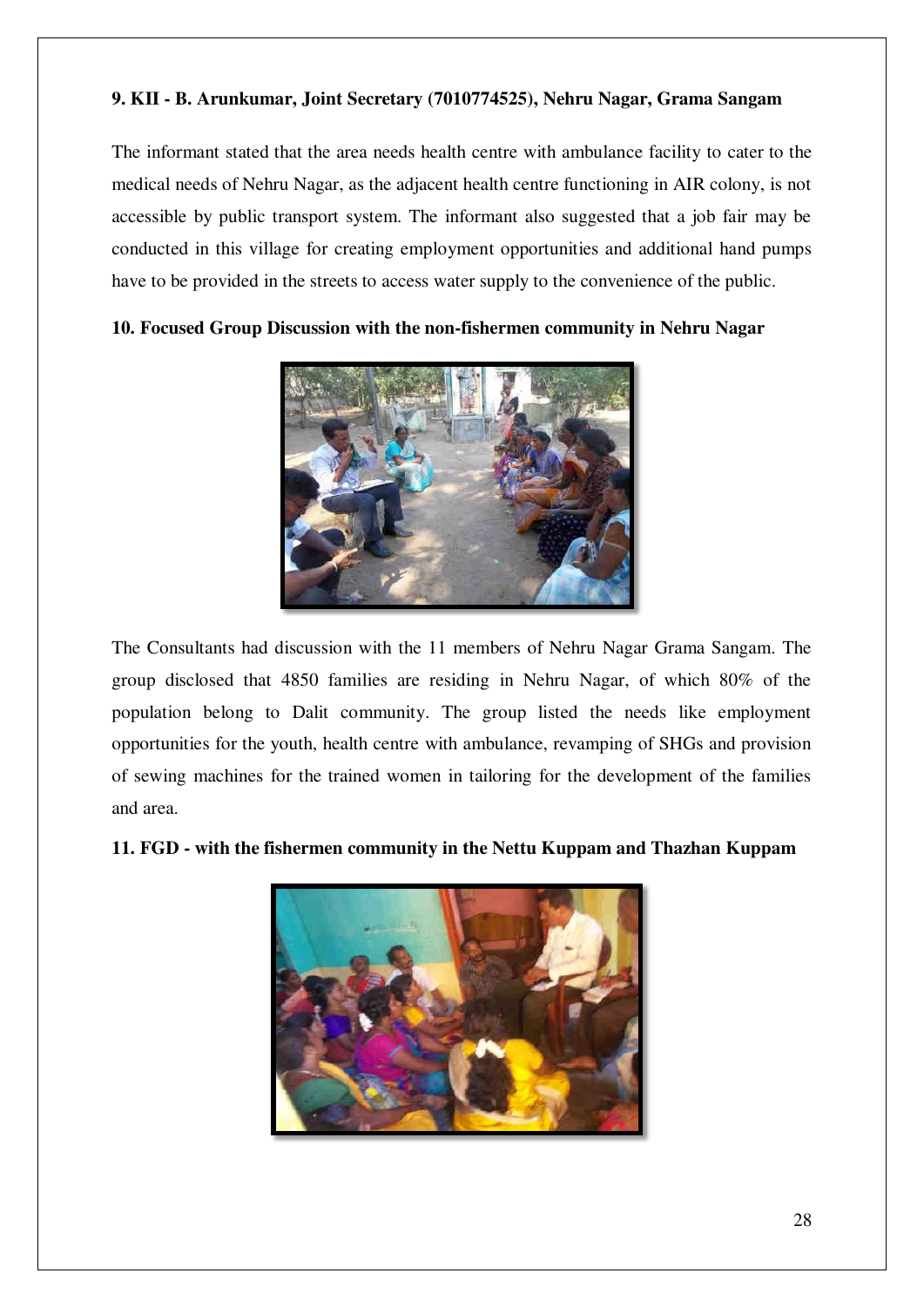The Consultants had a discussion with the fishermen community lead by C.Pushpalingam (9677293061) with 22 members. The group requested that the sand in the river threshold has to be removed periodically since it is affecting the fishermen's livelihood. They prioritised the immediate needs like employment opportunities for the youth in the area, fishing net repairing centre and job opportunities in the Government for the qualified tailors.

# **12. KII with the President of Fishermen Cooperative Society - C.Pushpalingam, (9677293061)**

The informant requested that the sand in the river threshold has to be cleared, since it is affecting fishermen's livelihood, construction of yard for storing fishing nets and job fair for creating employment opportunities for youth.



# **13. Focus Group Discussion with the women's group in Bharathiyar Nagar**

The group was headed by Priyadarshni, (9840451726) SHG leader with 9 members from Bharathiyar Nagar. They listed provision for bus shelter, community hall and a public library as their immediate needs under CSR initiative.

# **14. KII** -**T. Nirmala, ICDS Teacher, (9710264740)**

It was ascertained that the Anganwadi is functioning with the total strength of 30 children (15 girls and 15 boys). The teacher informed that the centre requires steel container to store food materials, 7 desks and benches for children to sit comfortably, Television for entertainment, RO plant for drinking water and table and chair for the teacher to maintain records.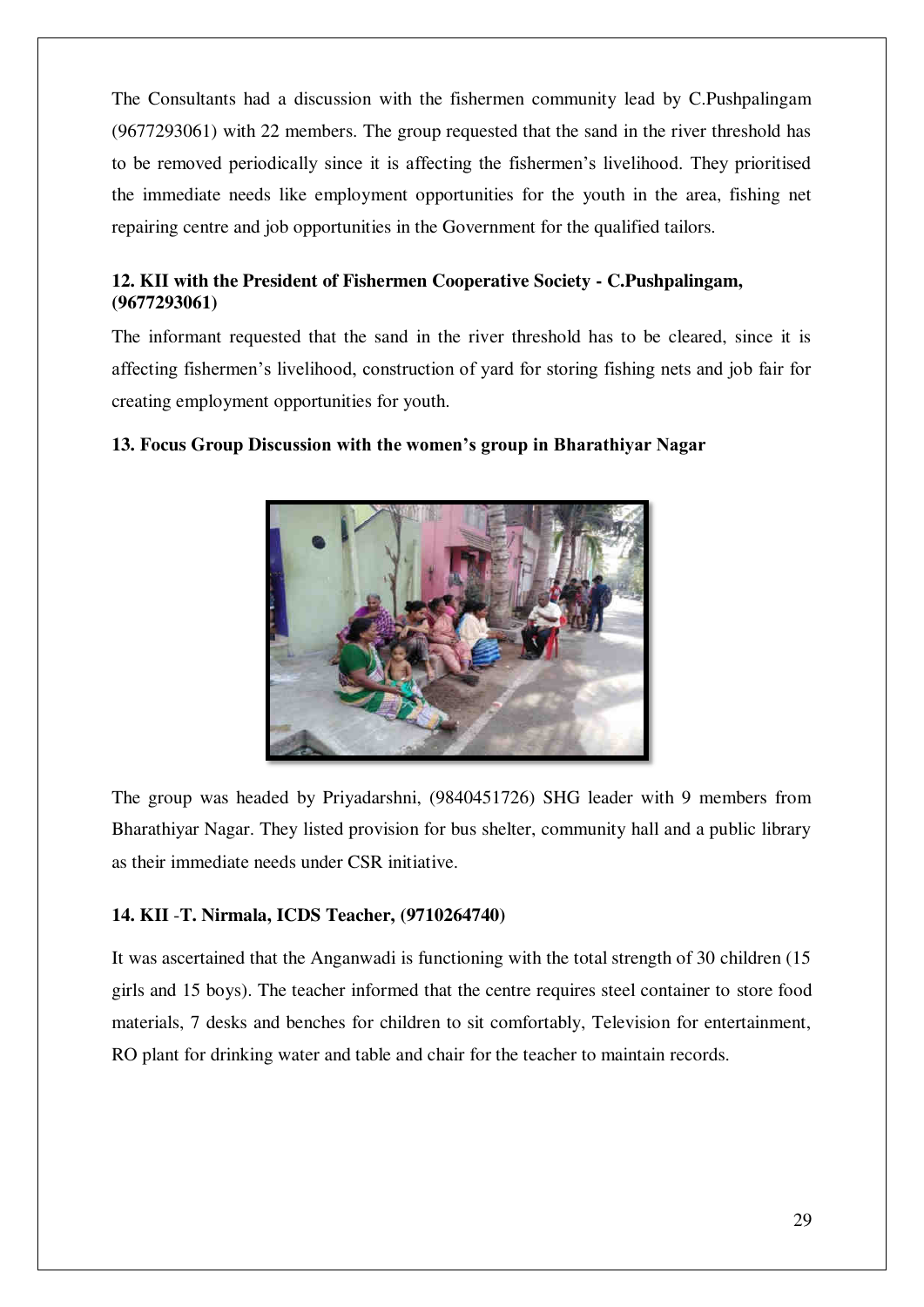**15. KII - Pichianandhi, ICDS Teacher, 6384407299, Ernavoor Kuppam** 



The teacher informed that the ICDS is functioning with a total strength of 25 children. (14 boys and 11 girls). The teacher requested for the provision of play materials, 3 chairs and round tables for the children and table and chair for teacher for effective functioning of the centre.

## **16.KII - R.Selvam, Panchayat President, Ernavoor Kuppam, (984001249)**



It was ascertained that 200 families are living in Ernavoor Kuppam, and Selvam has been the Panchayat President for the past 10 years. The president shared that Ernavoor is one of the oldest settlements, but lack basic facilities. The water supply is one of the issues affecting the people, since the adjacent industries exploit ground water from this area, resulting in water scarcity to the population. The Government is building pucca houses in the adjacent areas, but the scheme has not been extended to Ernavoor Kuppam. Hence he requested the Government to improve and provide proper roads, construction of houses and market by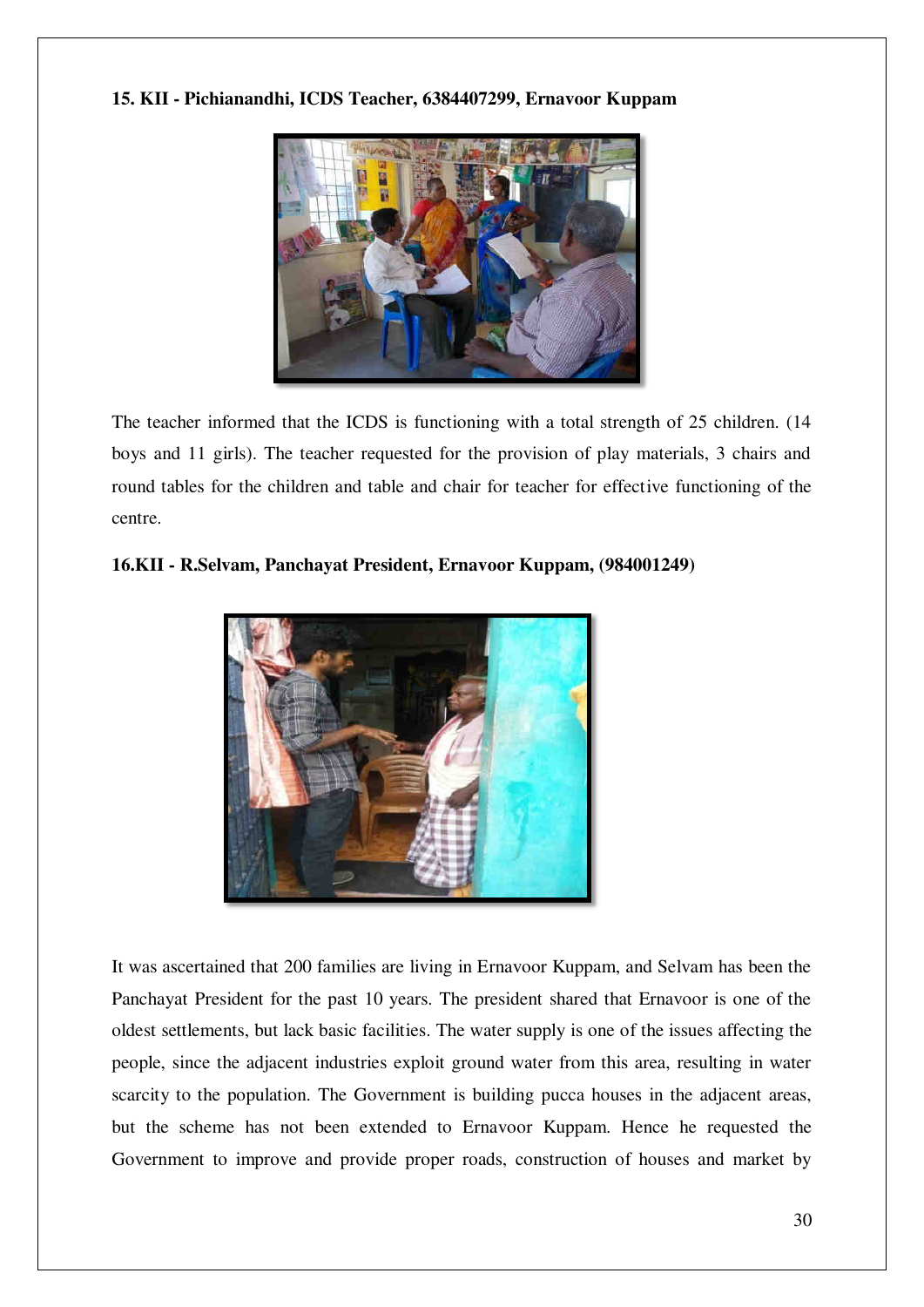Tamilnadu Slum Clearance Board in the vacant 7 acres of Government land, community hall, bus shelter, development of play ground for youth, since most of them are sportspersons.

## **17. KII: Ms.LaxmiLatha, Principal Scientist, CMFRI**

During the discussion, the Principal Scientist informed that the training in ornamental fish culture to the women members of SHG of the coast will be one of the alternative livelihood options with long term sustainable benefits. She also added that Ennore coast has been found to be polluted to a larger extent due to release of effluents from nearby industries, which has seriously affecting fishermen. She expressed that training in value added fish product could also be imparted in the training to increase the income levels of fishermen. She expressed that after extensive study, deployment of artificial reef can be taken in Ennore coast.

### **18. Focus Group Discussion with the community at Ernavoor Kuppam**



A discussion with Mr. Vinayagamoorthi, President of the Fishermen Cooperative Society (9600123407), Ernavoor Kuppam along with 11 members was conducted to list out their immediate needs. The group listed drinking water supply, community hall, renovation of ICDS Centre, mini load van for transportation of fish to market, skill development training and shoes for the physically challenged youth for their mobility.

### **19. FGD with the SHG members, Tiruvottiyur Kuppam**

The members disclosed that Tiruvottiyur Kuppam is one of the largest fishermen hamlets with 1000 population in Ennore coast. They expressed that the ICDS centres need renovation with replacement of roof immediately. The members are satisfied with solid waste management by GCC (Greater Chennai Corporation). However they need drainage connection to prevent mosquito menace and public health hazards. In the recent past, one of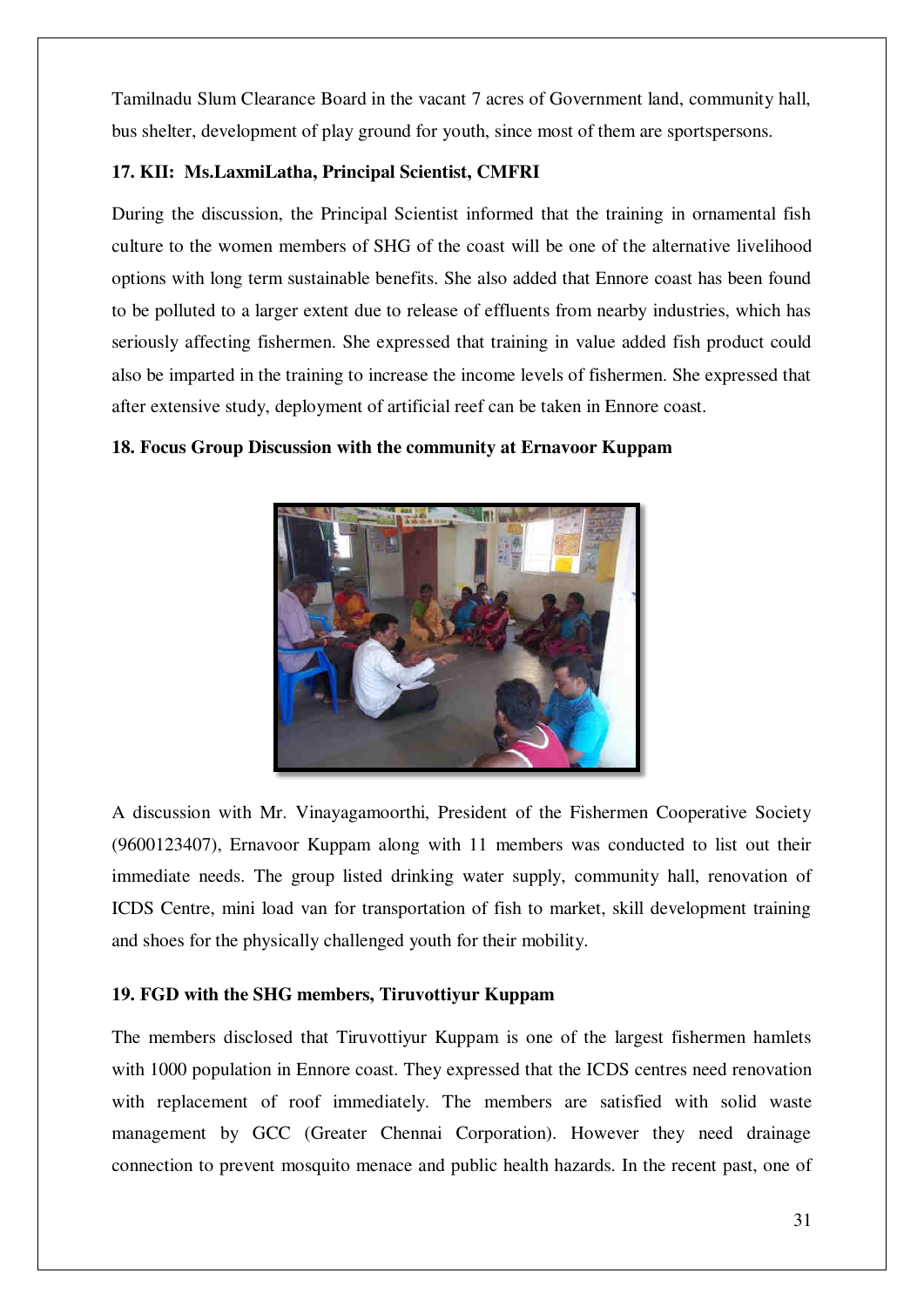the corporates imparted skill development training in tailoring under CSR initiative benefitting 50 women. They listed the following facilities for the improvement of their area.

- 1. Solar lights near coastal area
- 2. Net vending hall
- 3. Compound wall for the school
- 4. Toilet and water connection to the community hall with a compound wall.

### **20. FGD with the self employed women in Thiruvottiyur Kuppam**

The members expressed that they are selling fish in the nearby market and majority of them are widows. They added that they need equipment and ice box to store fish. They also felt that there is a need for awareness on evils of alcoholism.

### **21. FGD with youth of Tiruvottiyur Kuppam**

The members felt that there is a need for skill training for the youth in trades such as Assistant Vessel drivers, Boat engine repairing, Car driving and Welding as they are demand trades in the market. They also stressed the need for providing employment on priority basis to the local youth in the adjacent companies. Women may be imparted skill development training in Tailoring, Embroidery, Nursing Assistant, Mobile servicing etc. There is a need for conducting job fair, to facilitate employment opportunities to the local youth.

### **22. FGD with local fishermen Panchayat, K.V.K. Kuppam**

The members felt that the area will be water logged during rain and the inhabitants have to use boat to rescue themselves. This is due to the construction of private company adjacent to the inhabitation which blocked the way for the rain water to drain. They also need a children's park in a vacant site, to protect from encroachment. The president requested for provision for bus shelter in the main road to board buses to different locations, jetty to keep their boats, since they share Kasimedu fishing harbour which is located far off from their location.

### **23. FGD with the youth, K.V.K. Kappa**

The youth acknowledged the needs expressed by the village committee and in addition to that the youth felt the need for preference in employment to the local youth in the industries and companies located in their neighbourhood.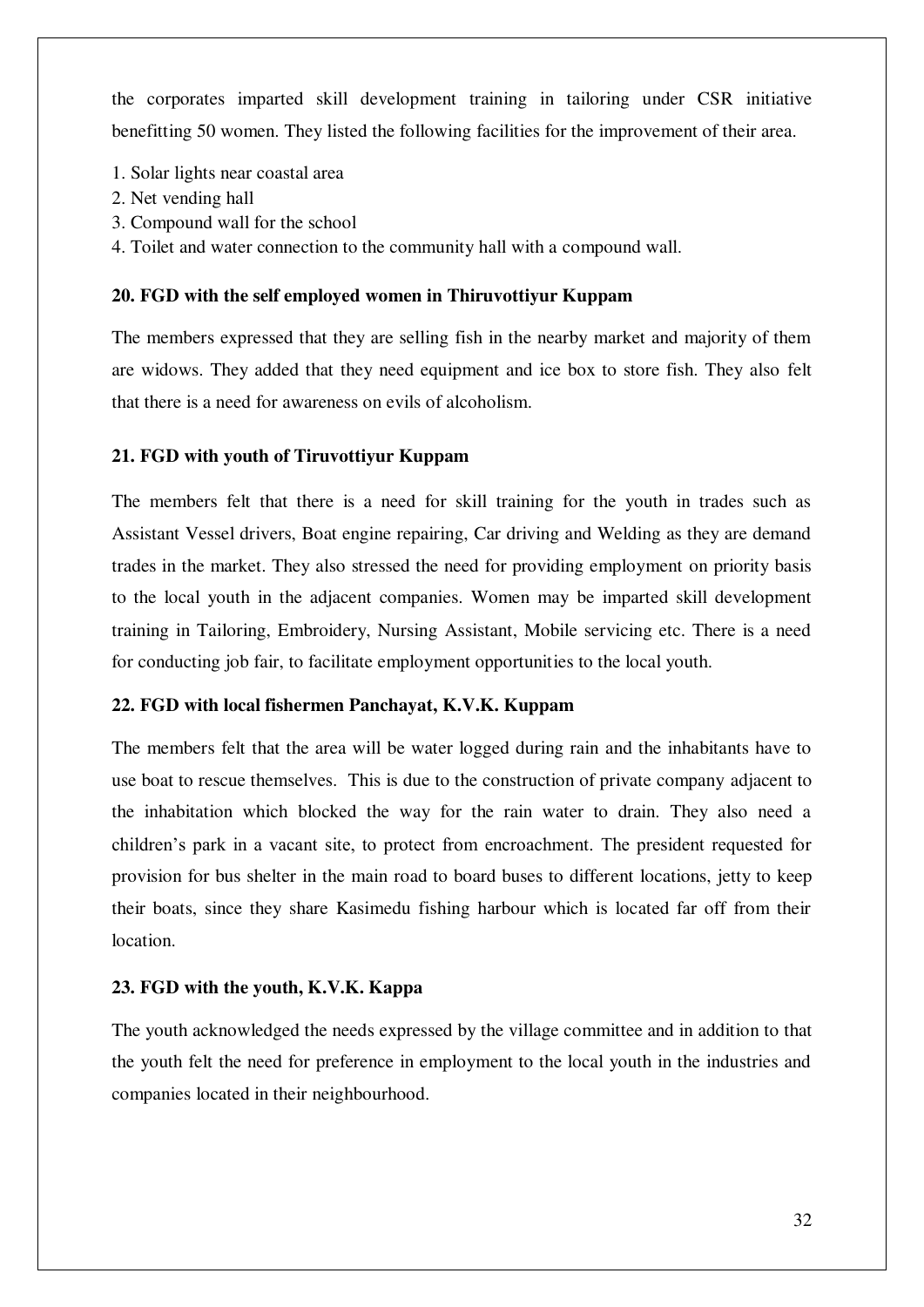### **24. FGD with Welfare Association Dr. Ambedkar Nagar**

The members during the discussion expressed that the area always face inadequacy of water supply. The area is situated near railway track. Since the street lights are dim, there is frequent incidence of thefts. The association has taken efforts to impart skill training in tailoring to women, with the support of a Non Governmental Organisation. As the courses are conducted inside a pump room, the space is very limited. Hence, an alternate place is needed. Some of the immediate requirements are

- i Installation of solar lights in the area as well as in road leading to railway station
- ii Renovation of pump room
- iii To ensure water supply through street tanks.

# **25. KII – District Environmental Engineer, Ambattur, Chennai , Tamil nadu pollution control board, Contact 044-26880130**

The informant suggested some of the mitigation process to reduce pollution such as increasing the green belt around the industrial site minimum of 25% and maximum of 33%. The informant also stated that the basic mitigation process to reduce the air and water pollution and these standards have been instructed to the thermal power plants before the installation of the thermal power plants. The informant also mentioned other mitigation process which includes planting different trees in the areas near the power plant which could reduce the carbon di oxide. The informant also suggested that the fly ash from the power plant can be given to the cement production factories at free of cost which could reduce the pollution created by fly ash.